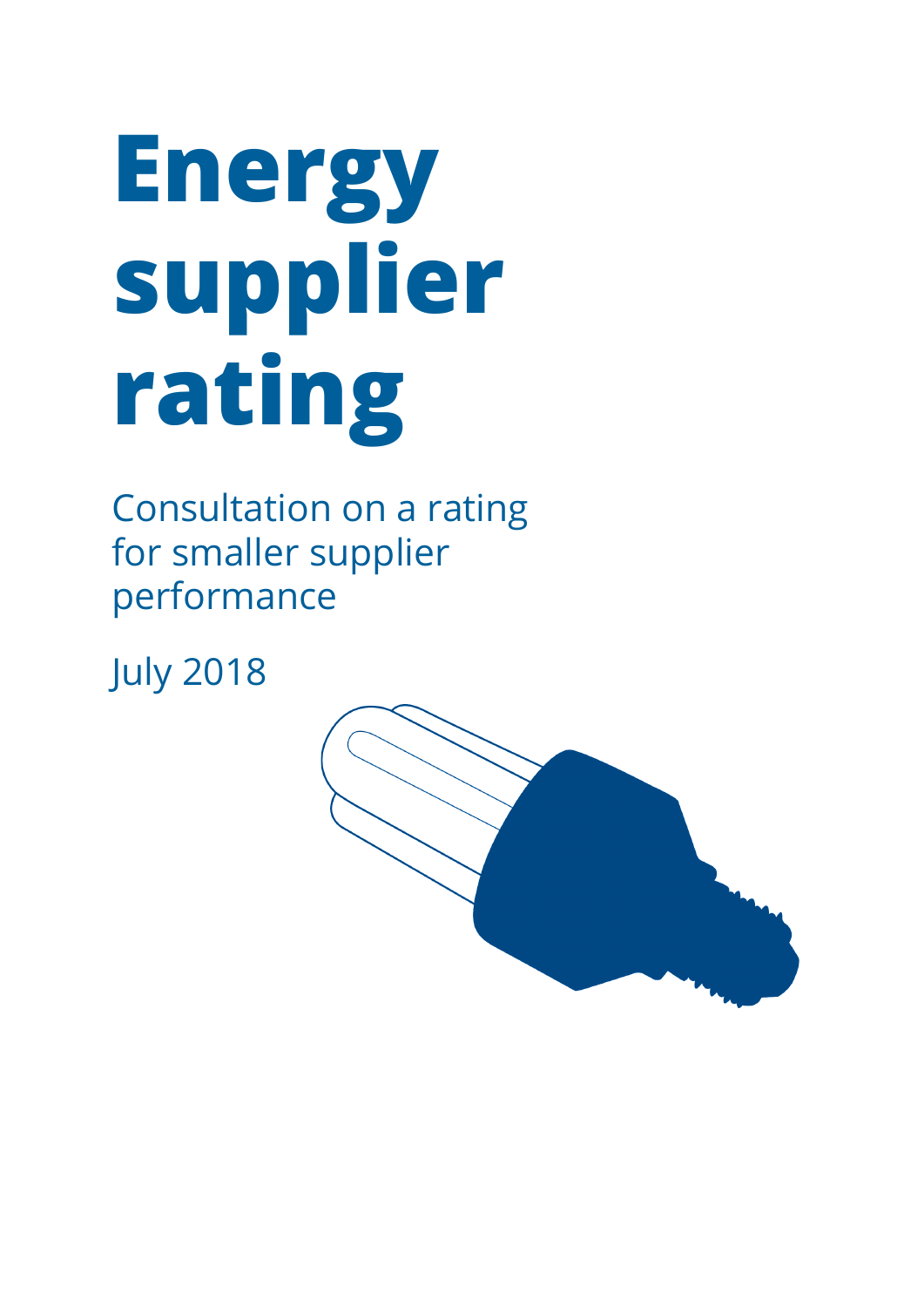### **Contents**

| <b>Summary</b>                                 | $\overline{2}$ |
|------------------------------------------------|----------------|
| <b>Background</b>                              | 3              |
| Purpose of consultation                        | 3              |
| <b>Market coverage</b>                         | 3              |
| <b>Market share data</b>                       | 5              |
| <b>Options considered</b>                      | 6              |
| <b>Minded-to option</b>                        | 11             |
| <b>Voluntary inclusion the rating</b>          | 12             |
| <b>Metrics</b>                                 | 12             |
| Complaints                                     | 13             |
| <b>Billing</b>                                 | 15             |
| <b>Customer service</b>                        | 16             |
| Switching                                      | 16             |
| <b>Customer guarantees</b>                     | 16             |
| <b>Scoring</b>                                 | 17             |
| <b>Proposed changes to the existing rating</b> | 18             |
| <b>Non-compliance</b>                          | 21             |
| <b>White labels</b>                            | 22             |
| <b>Previous consultations</b>                  | 22             |
| <b>Consultation questions</b>                  | 23             |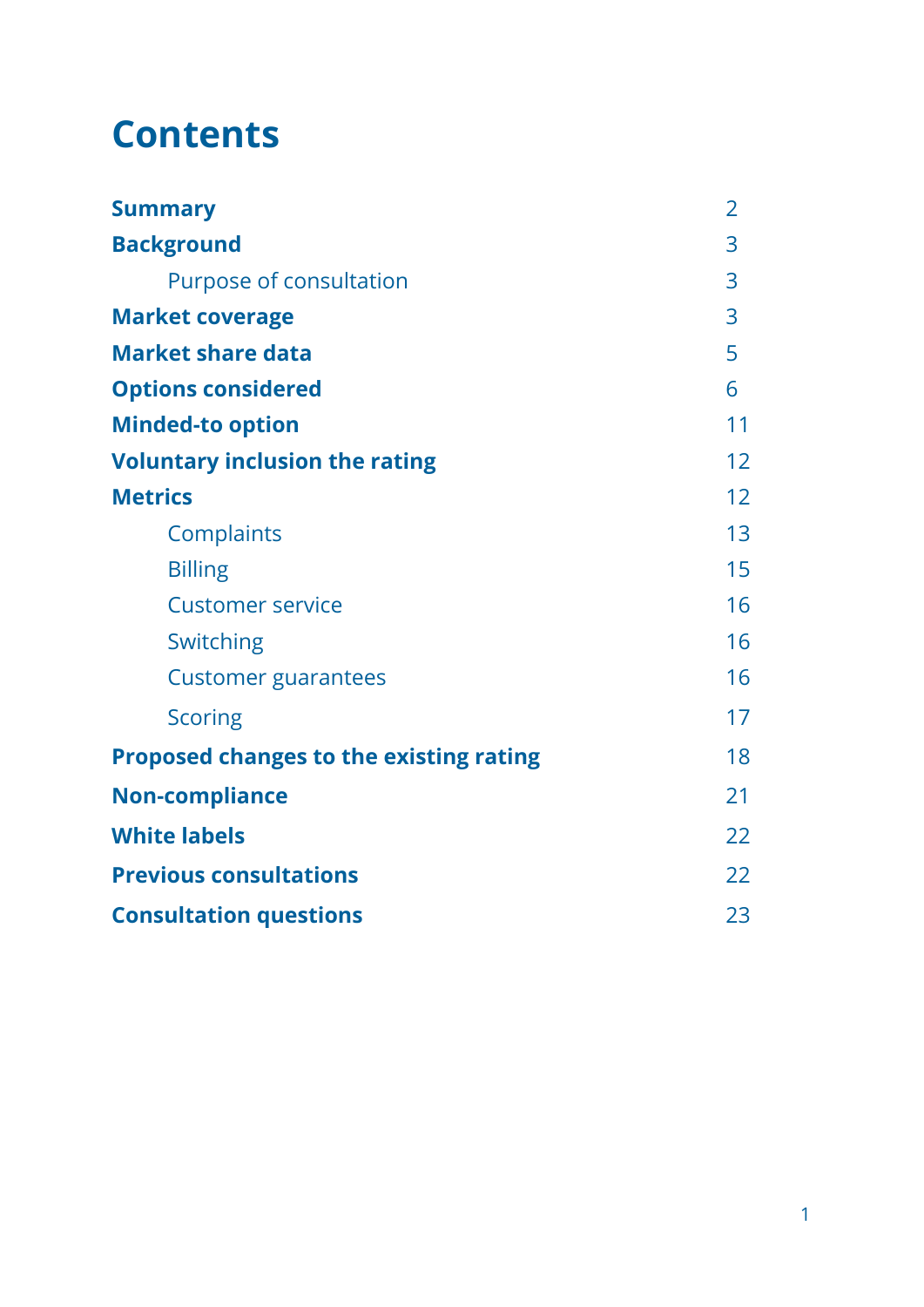### **Summary**

The Citizens Advice energy supplier rating was first published in 2016.<sup>1</sup> It provides consumers with accessible information about energy supplier performance and enables consumers to make informed switching decisions.

We want to increase the coverage of the rating as soon as possible to meet the needs of consumers in a market where the number of suppliers is growing rapidly.

We are also using this opportunity to ask stakeholders about minor changes to the rating methodology, in response to regulatory and market changes.

Responses to the consultation are required by **7 September 2018**.

Alongside the consultation we have issued a draft information request to the smaller suppliers. We will send out the final version of the information request with the decision document in October. We will work with suppliers as they enter the market and as the threshold is approached to ensure they understand their obligations.

It is important to note that throughout the consultation we talk about meter points as opposed to customer accounts or customer numbers. This means individual accounts for gas and electricity, therefore a dual fuel customer is counted twice.

<sup>1</sup>[https://www.citizensadvice.org.uk/about-us/how-citizens-advice-works/citizens-advice-consumer](https://www.citizensadvice.org.uk/about-us/how-citizens-advice-works/citizens-advice-consumer-work/supplier-performance/energy-supplier-performance/compare-domestic-energy-suppliers-customer-service/) [-work/supplier-performance/energy-supplier-performance/compare-domestic-energy-suppliers](https://www.citizensadvice.org.uk/about-us/how-citizens-advice-works/citizens-advice-consumer-work/supplier-performance/energy-supplier-performance/compare-domestic-energy-suppliers-customer-service/)[customer-service/](https://www.citizensadvice.org.uk/about-us/how-citizens-advice-works/citizens-advice-consumer-work/supplier-performance/energy-supplier-performance/compare-domestic-energy-suppliers-customer-service/)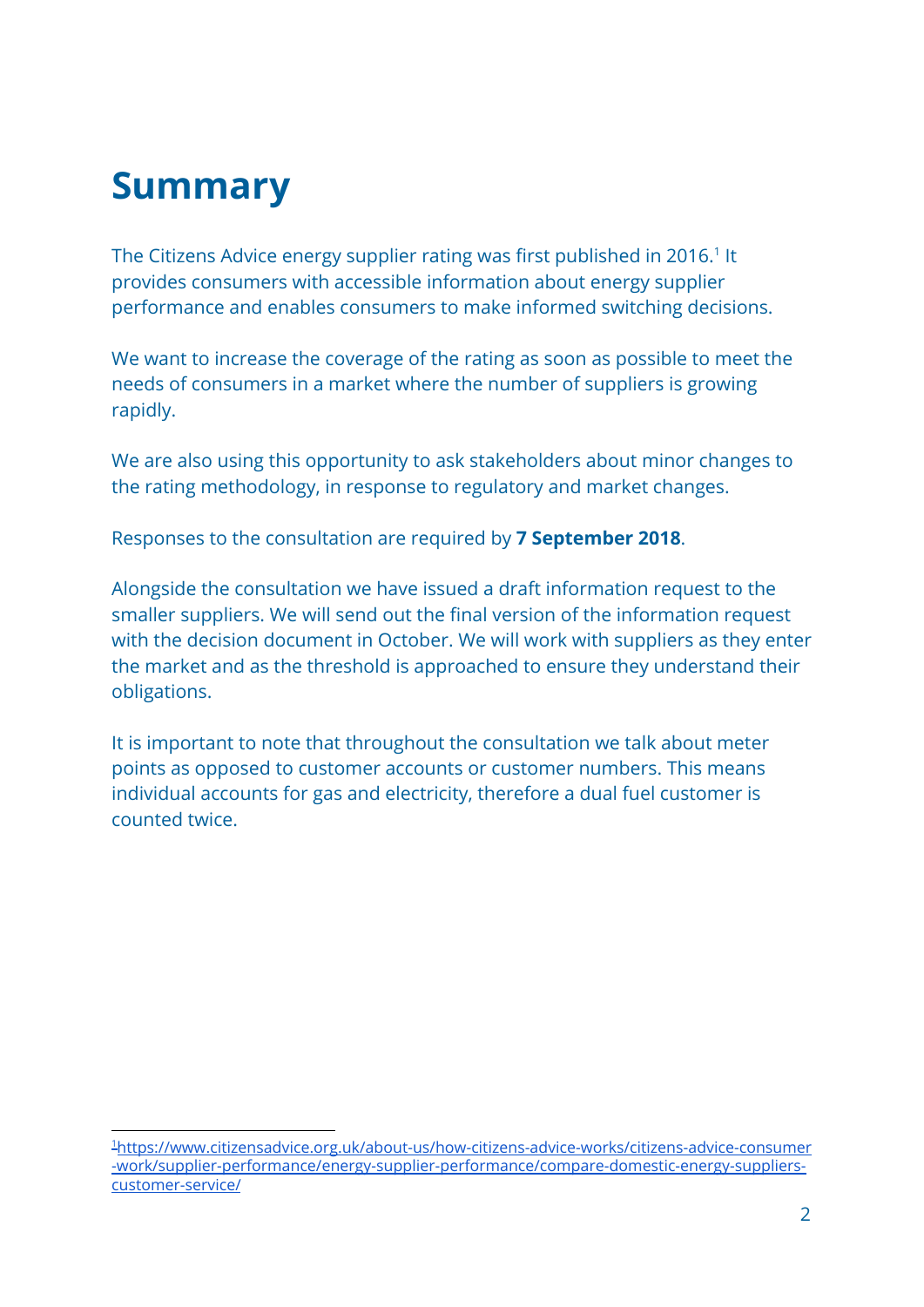### **Background**

### **Purpose of consultation**

Citizens Advice has statutory duties to publish data on energy supplier performance<sup>2</sup> and to provide advice and information to consumers.<sup>3</sup>

There is currently a lack of information on smaller supplier performance, and many of the cheapest companies on our price comparison tool<sup>4</sup> do not have a star rating. Our aim is to provide a regularly updated star rating for as many domestic suppliers as possible.

Our timeline for the consultation is set out below (figure 1). The earliest we will publish the first iteration of the new rating is in either March 2019 or June 2019 (dependent on consultation outcome).

#### **Figure 1: Consultation timeline**



### **Market coverage**

Our Q1 2018-9 rating<sup>5</sup>, published in June 2018, covers 32 suppliers who provide gas and electricity to over 99% of households. This will increase to 35 suppliers in the next iteration (Q2 2018-19) and we expect it to reach nearly 40 suppliers by the end of 2018 (Q3 2018-19).<sup>6</sup>

5

<sup>2</sup> Utilities Act 2000, Part 3, Section 21

<sup>3</sup> Consumers, Estate Agents and Redress (CEAR) Act 2007, Section 10

<sup>4</sup> <https://energycompare.citizensadvice.org.uk/>

[https://www.citizensadvice.org.uk/about-us/how-citizens-advice-works/citizens-advice-consumer](https://www.citizensadvice.org.uk/about-us/how-citizens-advice-works/citizens-advice-consumer-work/supplier-performance/energy-supplier-performance/compare-domestic-energy-suppliers-customer-service/)[work/supplier-performance/energy-supplier-performance/compare-domestic-energy-suppliers-c](https://www.citizensadvice.org.uk/about-us/how-citizens-advice-works/citizens-advice-consumer-work/supplier-performance/energy-supplier-performance/compare-domestic-energy-suppliers-customer-service/) [ustomer-service/](https://www.citizensadvice.org.uk/about-us/how-citizens-advice-works/citizens-advice-consumer-work/supplier-performance/energy-supplier-performance/compare-domestic-energy-suppliers-customer-service/)

<sup>&</sup>lt;sup>6</sup> The rating design was reviewed in 2017 in order to improve the rating. This included increasing the number of suppliers in the rating and changing the data used to score some areas of performance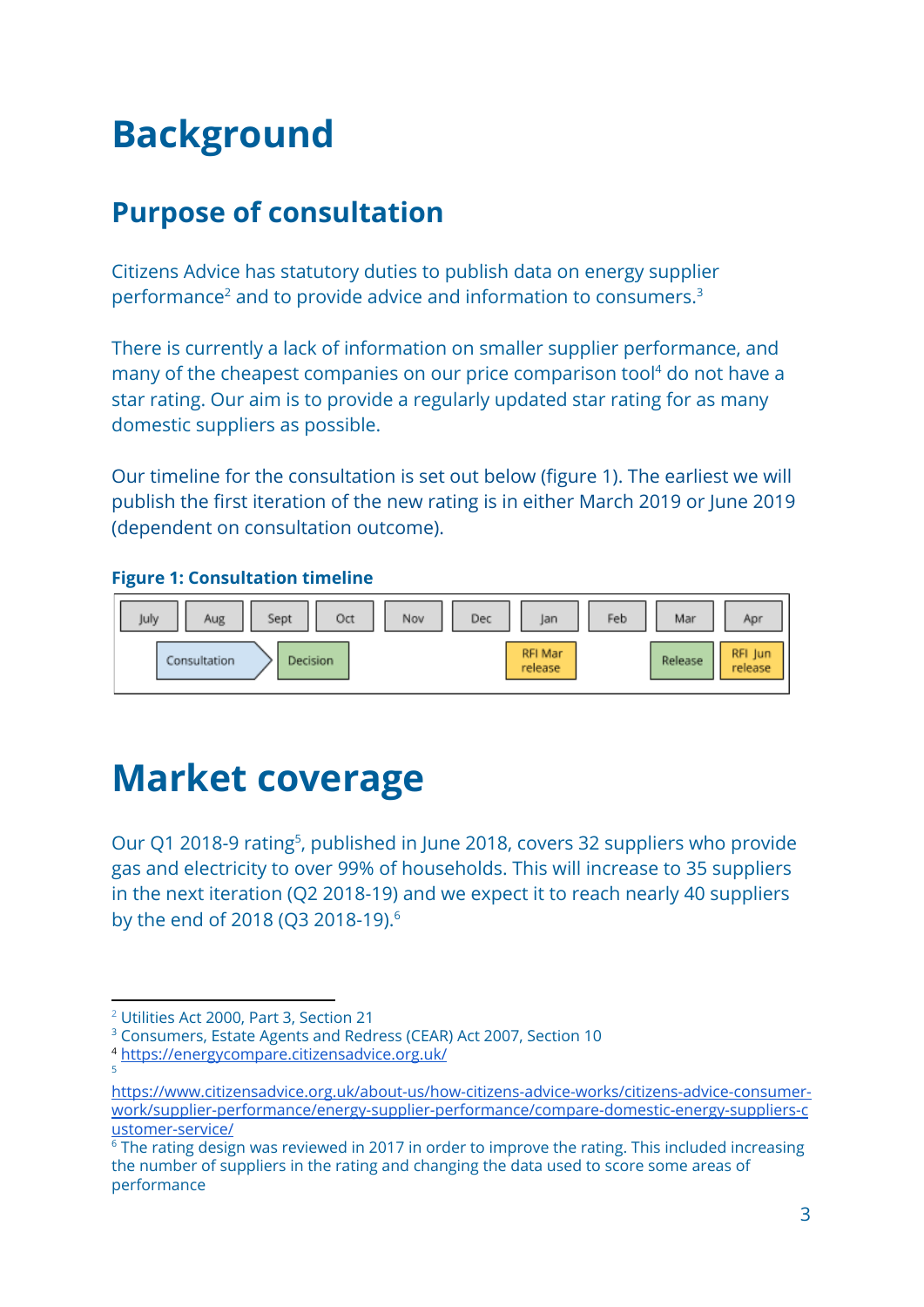We want to increase the number of suppliers in the rating. At present it includes suppliers with over 50,000 domestic gas and electricity meter points. We are proposing to expand the existing rating to automatically include all suppliers with over 25,000 meter points. This will increase the number of suppliers in the rating to almost 50 suppliers offering nearly 100% market coverage (see figure 2).



#### **Figure 2: Percentage of market share coverage 7**

#### **Timeline for suppliers joining the rating**

Suppliers are required to provide data for the rating for the first full quarter after they pass the meter point threshold. We will work with suppliers as they enter the market and as the threshold is approached to ensure they understand their obligations.

 $<sup>7</sup>$  The proportions given are a percentage of the available data. This does not include suppliers</sup> who did not submit their market share data during the period. Predicted coverage is based on January-March 2018 data. Daligas and Gnergy Oct-Dec 2017 figures have been added to the Jan-Mar 2018 totals. For the second predicted value, Daligas and Gnergy figures have been taken from Oct-Dec 2017 submission as we did not receive market share data for Jan-Mar 2018. The number in brackets on the horizontal axis refers to the number of suppliers covered or predicted to be covered.

NB Coverage includes Iresa which ceased trading on 27 July 18.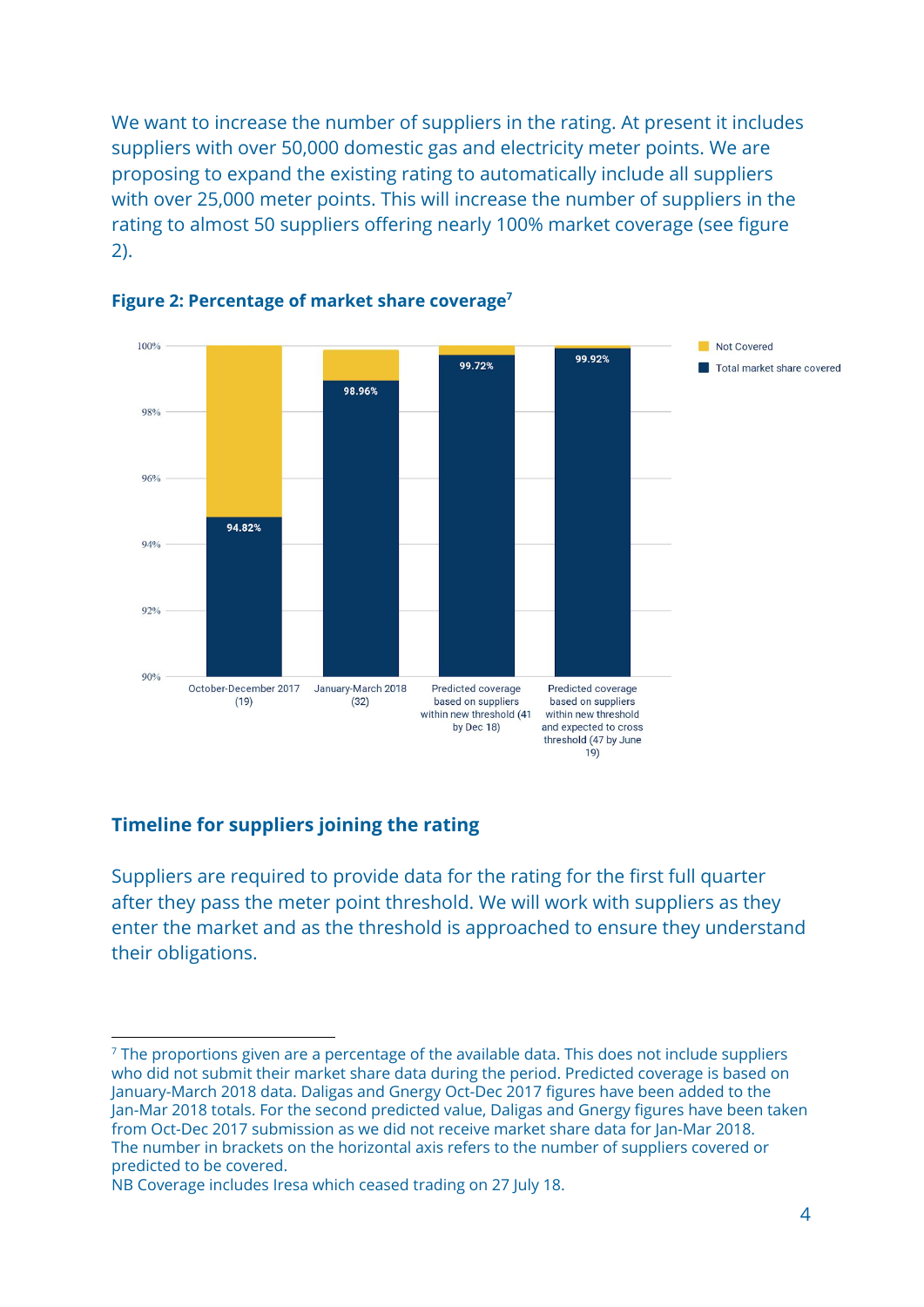As shown in the indicative timeline below, a supplier crossing the meter point threshold in the first quarter of the year, would need to ensure they were collecting the relevant data during the second quarter of the year. This would enable them to respond to the formal request for information (RFI) sent at the end of that quarter. The supplier then has 6 to 8 weeks to collate the data and respond to the RFI. We will publish the rating around 3 weeks after this, including a week long comment period for suppliers to review the rating calculation.

The complaints data in the rating is calculated by Citizens Advice separately to this process. The first draft is shared with suppliers for 2 rounds of comment ahead of its inclusion in the rating. The first draft is also accompanied by each supplier's raw data, an OS:E disputes reconciliation file (for suppliers that engaged in the process), a mini model tool to allow suppliers to verify the calculations using their raw data, and a guide to the process for suppliers.

**Figure 3: Indicative timeline for suppliers joining the rating**



### **Market share data**

Our star rating is reliant on accurate information about suppliers' market share to ensure all eligible suppliers are included and to support the calculation of our complaints metric.

Many suppliers have been voluntarily submitting customer complaints data (and therefore quarterly customer numbers) to Ofgem and Citizens Advice (including Citizen Advices' predecessors) since the inception of the Complaint Handling Regulation Standards Regulations (CHR) from 1 October 2008.<sup>8</sup> But not every supplier has been providing this data in a timely fashion.

<sup>&</sup>lt;sup>8</sup> The Gas and Electricity (Consumer Complaints Handling Standards) Regulations 2008' (CHRs) prescribe standards for handling consumer complaints by regulated providers and for supplying information to consumers about the prescribed standards, as well as complying with those standards (<http://www.legislation.gov.uk/uksi/2008/1898/contents/made>).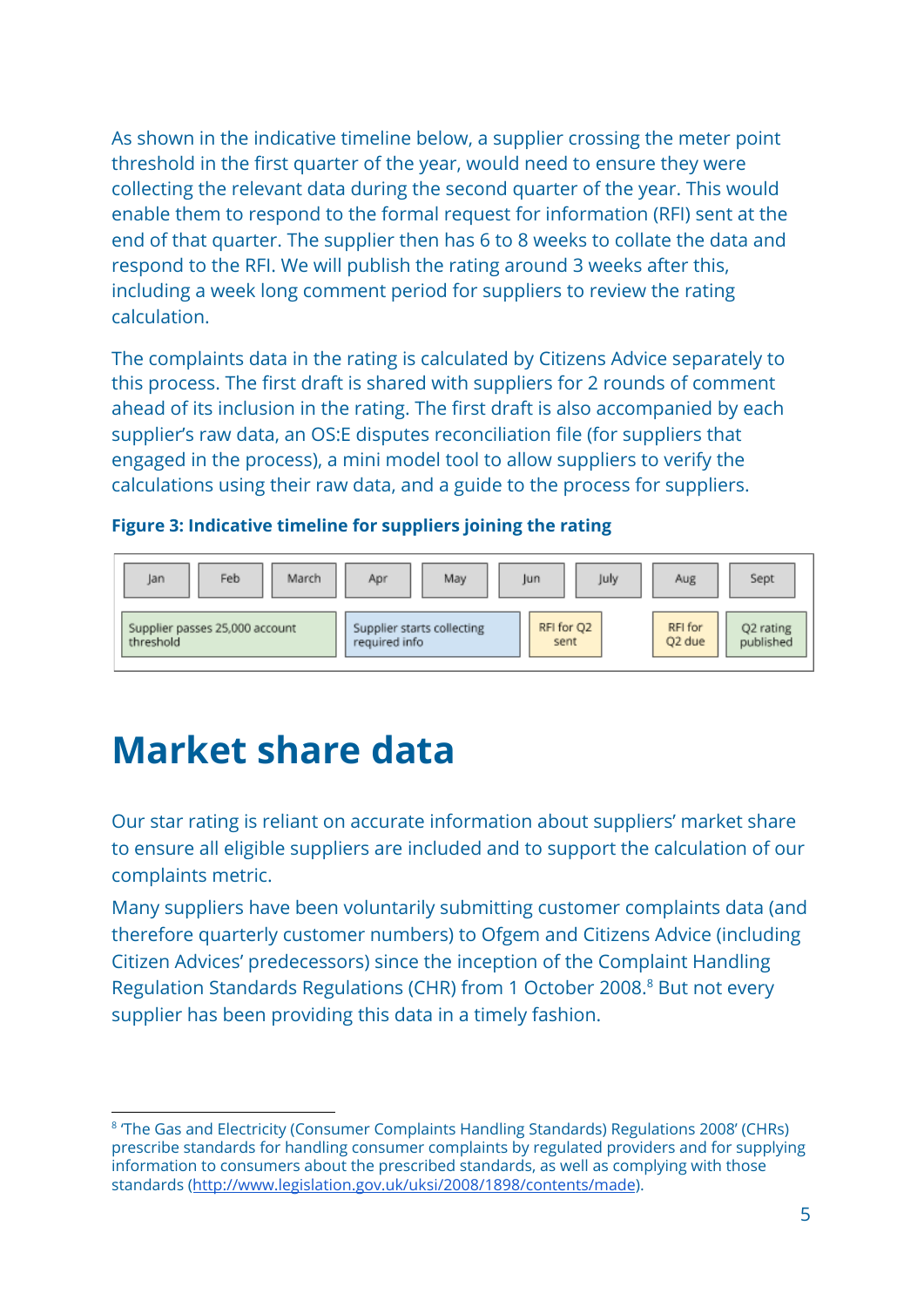In January 2018, Ofgem announced a revision to their reporting arrangements for monitoring complaints.<sup>9</sup> From 1 July onwards, all suppliers must submit customer complaints information to the regulator. As part of this process all suppliers will be required to send Ofgem monthly reports on the number of customer accounts (to be provided separately for gas and electricity, such that a dual fuel customer is counted twice). Suppliers should also send the monthly direct complaints reports to Citizens Advice. This will ensure that Citizens Advice is able to access timely information about market share.

# **Options considered**

As part of this project we have considered several options about how to develop a rating for smaller supplier performance. Each option is outlined in this section.

#### **Option 1: Expand the existing rating to include suppliers with over 25,000 meter points**

This approach would include suppliers with over 25,000 meter points into the existing supplier rating. The suppliers would be scored against the same metrics as in the existing rating.

Complaints are scored as in our existing complaints data, which ranks suppliers on the ratio of complaints made to the independent bodies.<sup>10</sup>

Billing information, customer service performance and switching will come from data directly from the supplier via a formal RFI. More information on the metrics can be seen below (page 12).

| <b>Category</b> | Weighting | <b>Metric</b>                    | <b>Data source</b>                                                                           |
|-----------------|-----------|----------------------------------|----------------------------------------------------------------------------------------------|
| Complaints      | 35%       | <b>Existing complaints ratio</b> | Ombudsman:<br>Energy (OS:E),<br>consumer<br>service (CS),<br><b>Extra Help</b><br>Unit (EHU) |
| <b>Billing</b>  | 20%       | Accuracy of bills                | <b>RFI</b>                                                                                   |

#### **Figure 4: Proposed rating design for option 1**

<sup>9</sup>[https://www.ofgem.gov.uk/publications-and-updates/guidance-submitting-customer-complaints](https://www.ofgem.gov.uk/publications-and-updates/guidance-submitting-customer-complaints-data) [-data](https://www.ofgem.gov.uk/publications-and-updates/guidance-submitting-customer-complaints-data)

<sup>&</sup>lt;sup>10</sup> Citizens Advice, Domestic supplier energy [performance](https://www.citizensadvice.org.uk/about-us/policy/policy-research-topics/energy-policy-research-and-consultation-responses/energy-policy-research/domestic-energy-supplier-performance-data/) data, 2018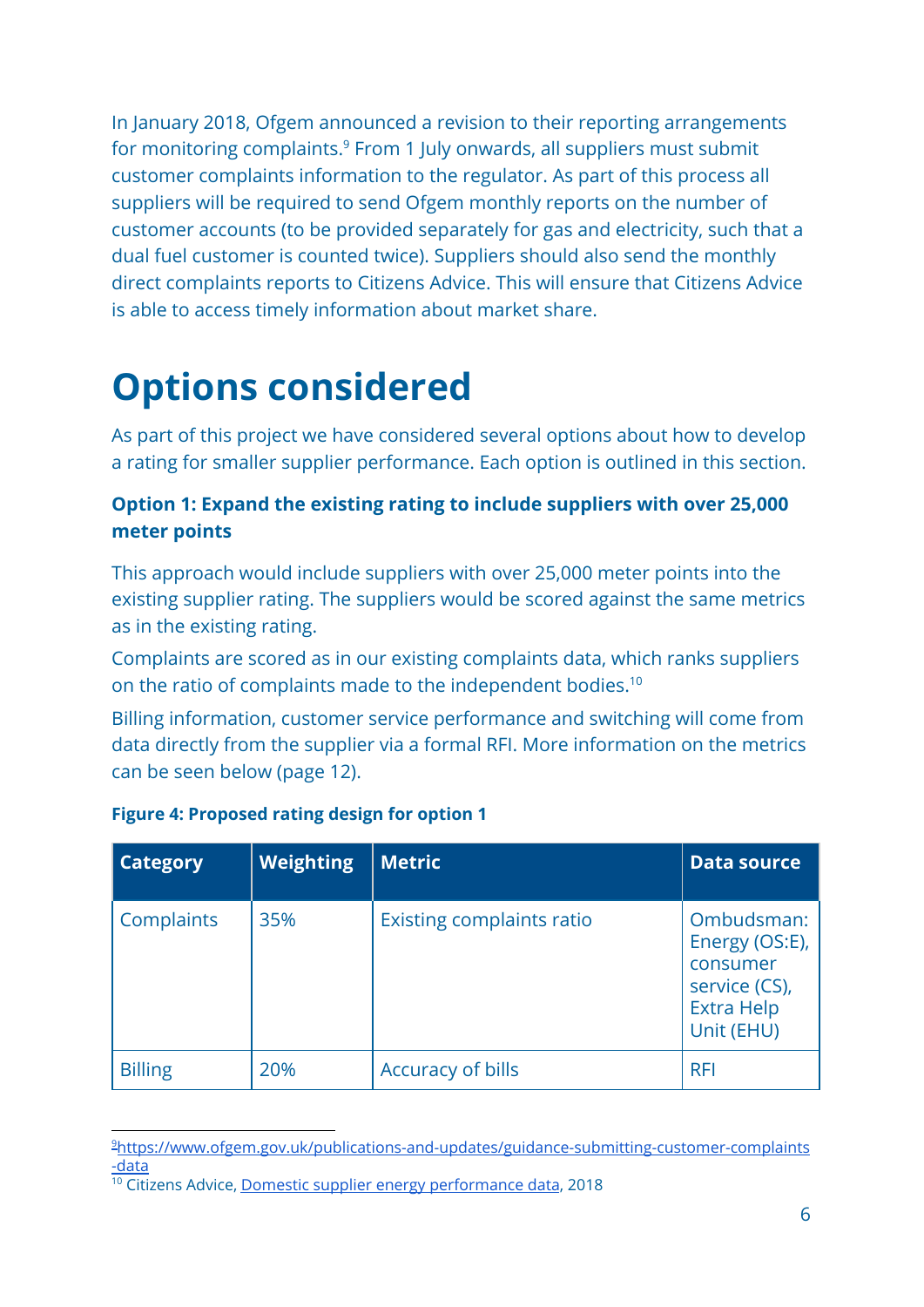|                         |     | Timeliness of bills                                                   | <b>RFI</b>            |
|-------------------------|-----|-----------------------------------------------------------------------|-----------------------|
| Customer<br>service     | 20% | Average call waiting time                                             | <b>RFI</b>            |
| Switching               | 15% | Switches completed in 21 days                                         | <b>RFI</b>            |
| Customer<br>commitments | 10% | Membership of the switch<br>guarantee, and other voluntary<br>schemes | Publicly<br>available |

Key benefits of this approach

- The RFI for the switching, billing and customer service metrics will be expanded to all qualifying suppliers.
- A better user experience on the Citizens Advice price comparison site and a fairer comparison of suppliers

Disadvantages of this approach

- Suppliers with less than 25,000 meter points are excluded. This means there will need to be clearer information about why these suppliers don't have a full rating.
- The complaints data process would need to cope with the increased number of suppliers
- Slight inconsistency with the existing complaints data if consumer service referrals are excluded

#### **Option 2: Develop a separate model for the rating for suppliers with less than 50,000 meter points.**

This would create a new supplier rating for the suppliers under 50,000 meter points.

The complaints data could be based on information from our consumer service data only or on a simplified version of the approach we use for larger suppliers (ie based on consumer service, OS:E and EHU data). For the consumer service approach it would be calculated as a percentage of the supplier's customer base who are contacting the service over a rolling 3 months. The simplified version of our current approach would involve creating a benchmarked 'average' complaints rate and have an indication if the supplier was above or below average.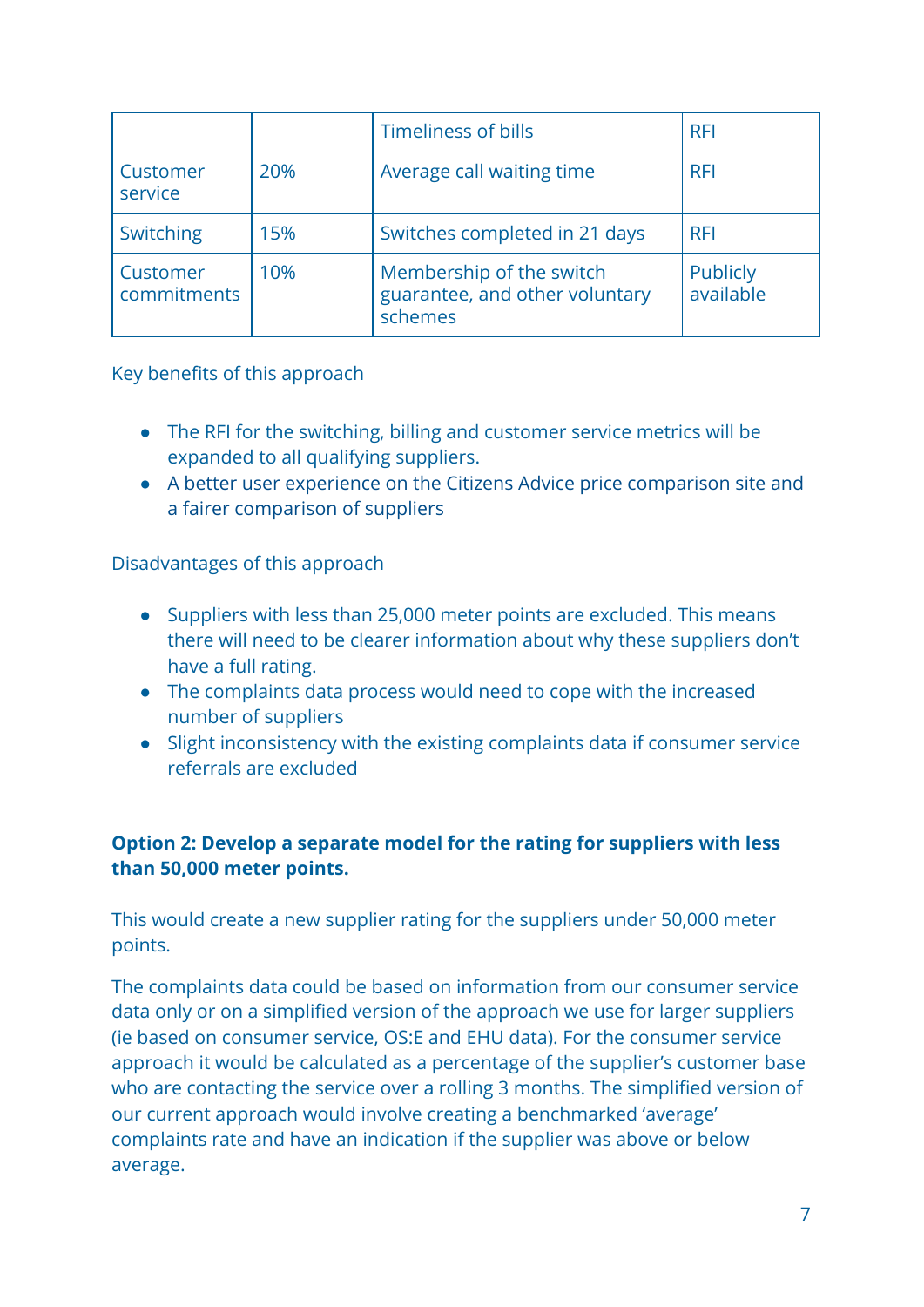The other metrics would come from publicly available information which shows where suppliers are going above and beyond to demonstrate the standard of service provided to their customers, by offering options which are not mandated until they are of the size to be included in the existing rating.

| <b>Category</b>           | <b>Metric</b>                                                                                                                                                                                                                   | <b>Data source</b>        |
|---------------------------|---------------------------------------------------------------------------------------------------------------------------------------------------------------------------------------------------------------------------------|---------------------------|
| Complaints                | Use a percentage of consumer<br>service complaints of a supplier's<br>customer base (on a 3 month<br>rolling basis) OR                                                                                                          | CS                        |
|                           | Benchmark complaints data<br>against the average for suppliers<br>with less than 50,000 customer<br>accounts and illustrate by<br>providing a thumbs up/thumbs<br>down or an above average /<br>below average approach ranking. | OS:E, CS, EHU             |
| <b>Key</b><br>information | Warm Home Discount, Offering<br>Payment options (PPM/paper<br>billing)                                                                                                                                                          | <b>Publicly available</b> |
| Customer<br>commitments   | Membership of the switch<br>guarantee                                                                                                                                                                                           | Publicly available        |

| <b>Figure 5: Proposed rating design for option 2</b> |  |  |
|------------------------------------------------------|--|--|
|------------------------------------------------------|--|--|

Advantage of this approach

● Could provide a rating for all small suppliers, not just those with over 25,000 meter points.

Disadvantages of this approach

- There would be consistency issues when comparing the new model to the existing rating.
- Different ratings on the Citizens Advice price comparison tool would be confusing to consumers.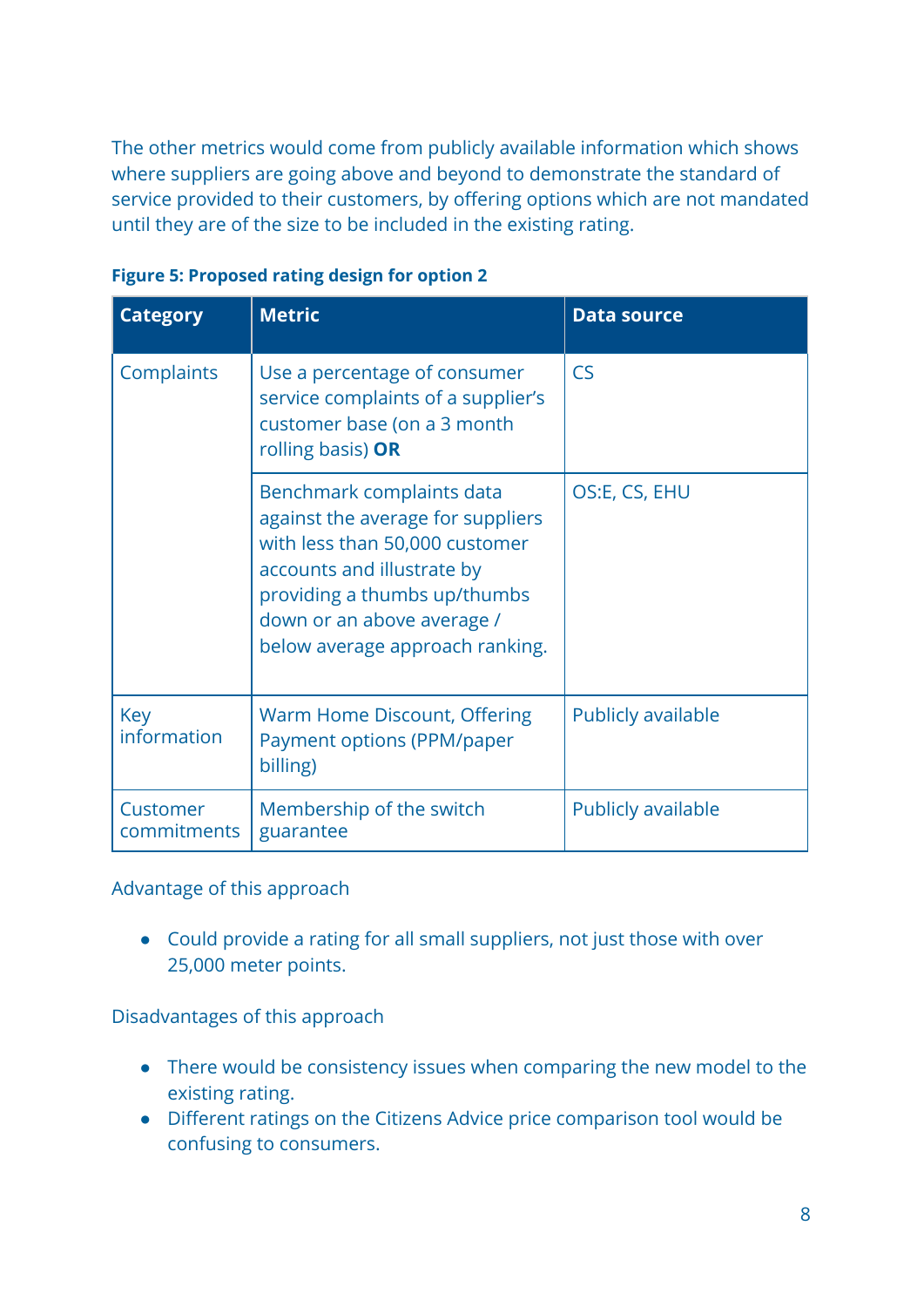#### **Option 3: Hybrid of current model and new metrics**

This option will create a new rating for suppliers of under 50,000 meter points.

The complaints and key information metrics will be the same as in Option 2. There will be an additional metric for switching information, which would be the same as used by the existing rating. This would be based on Guaranteed Standards reporting, which Citizens Advice has statutory access to.

| <b>Category</b> | <b>Metric</b>                                                                                                                                                                                                                                                            | <b>Data source</b> |
|-----------------|--------------------------------------------------------------------------------------------------------------------------------------------------------------------------------------------------------------------------------------------------------------------------|--------------------|
| Complaints      | Use CS, EHU and OS:E complaints<br>data (excluding company<br>referrals) either as a percentage<br>of complaints of a supplier's<br>customer base (on a 3 month<br>rolling basis) weighted type of<br>complaint as per main rating OR                                    | OS:E, CS, EHU      |
|                 | Benchmark complaints data<br>against the average for suppliers<br>with less than 50,000 customer<br>accounts and illustrate by using a<br>thumbs up/thumbs down or an<br>above average / below average<br>approach.                                                      | OS:E, CS, EHU      |
| Switching       | <b>Switching Guaranteed Standards</b><br>data <sup>11</sup> - Ofgem is proposing to<br>introduce a Guaranteed Standard<br>that would require switches to be<br>completed within 21 days<br>(reporting data on performance<br>against this standard will be<br>mandatory) | <b>RFI</b>         |

| <b>Figure 6: Proposed rating design for option 3</b> |  |
|------------------------------------------------------|--|
|------------------------------------------------------|--|

<sup>11</sup>[https://www.ofgem.gov.uk/publications-and-updates/supplier-guaranteed-standards-performa](https://www.ofgem.gov.uk/publications-and-updates/supplier-guaranteed-standards-performance-consultation-switching-compensation) [nce-consultation-switching-compensation](https://www.ofgem.gov.uk/publications-and-updates/supplier-guaranteed-standards-performance-consultation-switching-compensation)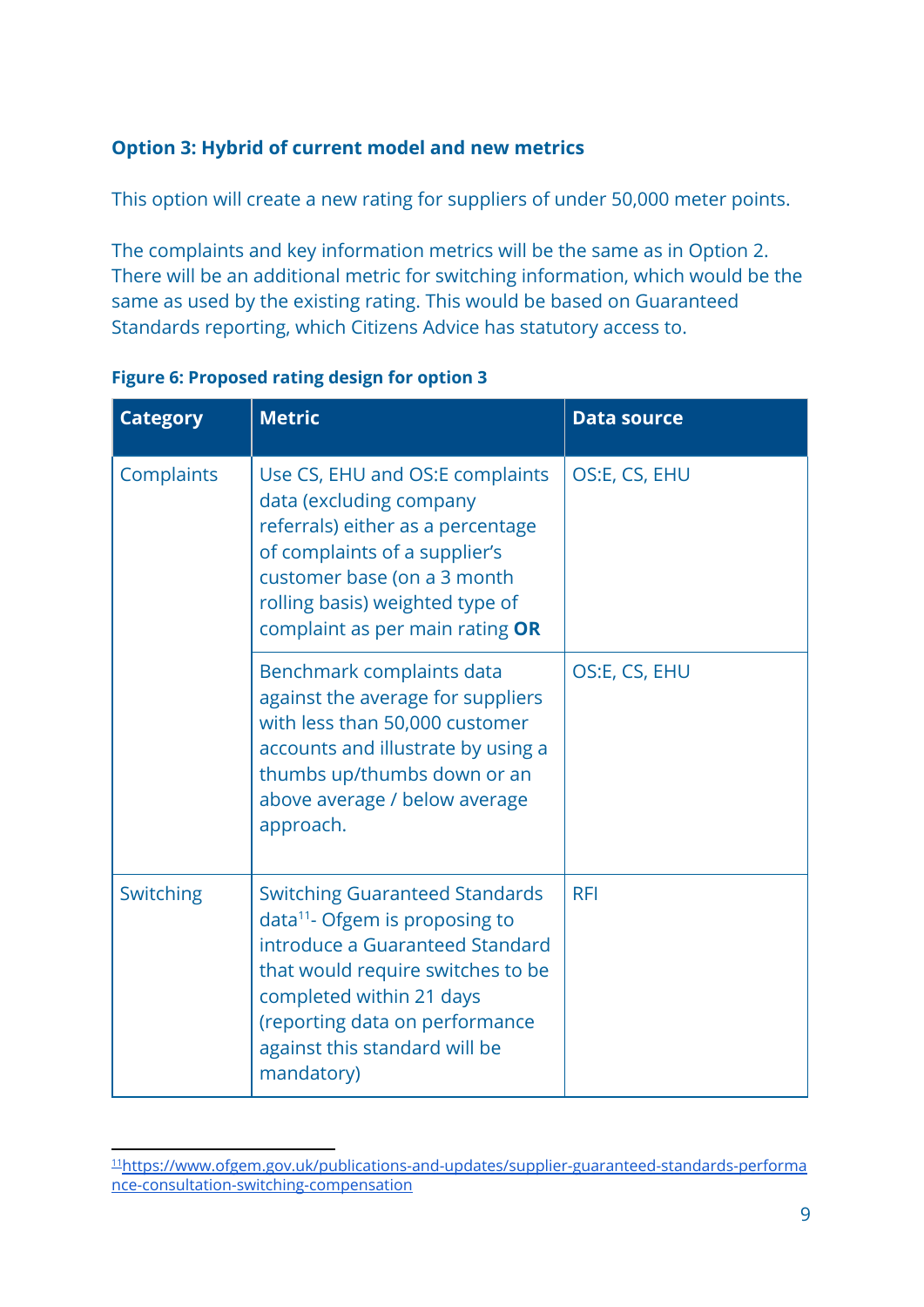| Key<br>information | Warm Home Discount, Offering<br>Payment options (PPM/paper<br>billing) | Publicly available |
|--------------------|------------------------------------------------------------------------|--------------------|
|                    |                                                                        |                    |

Advantage of this approach

● Could provide a rating for all small suppliers, not just those with over 25,000 meter points.

Disadvantages of this approach

- There would be consistency issues when comparing the separate model to the existing rating.
- Two different ratings on the Citizens Advice price comparison tool would be confusing to consumers.
- It is reliant on Ofgem's Guaranteed Standards proposals going ahead with the proposed reporting requirements unchanged.

#### **Option 4: Complaints only**

This will create a new rating for the suppliers with under 50,000 meter points based only on their complaints performance. This could involve creating a new metric using a weighting based on their customer base, or use the existing metric as per previous options.

#### **Figure 7: Proposed rating design for option 4**

| <b>Category</b> | <b>Metric</b>                                                                                                                                                                       | <b>Data source</b> |
|-----------------|-------------------------------------------------------------------------------------------------------------------------------------------------------------------------------------|--------------------|
| Complaints      | Use only CS, EHU and OS:E<br>complaints data (excluding<br>company referrals). Either using<br>the existing metric, or creating a<br>new one as % of complaints of<br>customer base | OS:E, CS, EHU      |

#### Advantages of this approach

● Could provide a rating for all small suppliers, not just those with over 25,000 meter points.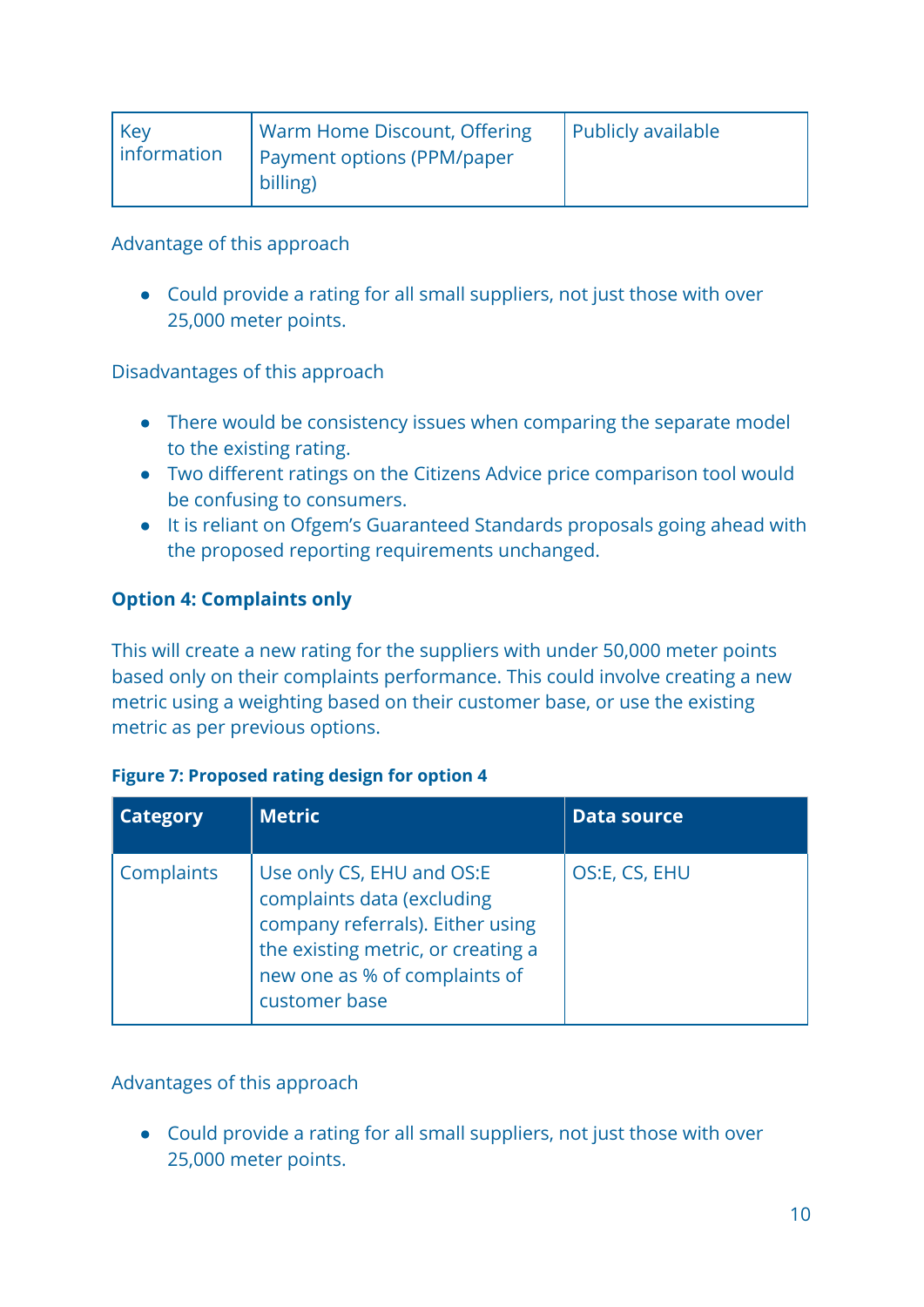Disadvantages of this approach

- There would be consistency issues when comparing a complaints only model to the existing rating.
- Two different ratings on the Citizens Advice price comparison tool would be confusing to consumers.
- The rating would only cover a supplier's complaints performance as opposed to their wider customer service performance.

### **Minded-to option**

#### **Option 1: Expand the existing rating to include suppliers with over 25,000 meter points**

It is our minded-to position to expand the existing rating to include all suppliers with more than 25,000 meter points. We think this is the most appropriate approach to ensure that the model continues to be robust and comparable. This will increase coverage to nearly 50 suppliers.

We think the benefits of expanding the existing rating to include all suppliers with more than 25,000 meter points will mean a better user experience on the Citizens Advice price comparison site and a fairer comparison of suppliers. In our view, this is an appropriate minimum threshold for ensuring our rating continues to be based on consistent and comparable data.

We want to provide as much information as possible about the customer service performance of all suppliers, but acknowledge that the very smallest and/or newly launched suppliers may not be suitable for inclusion in the full rating.

It is important that consumers understand why a supplier doesn't have a customer service star rating. Currently the Citizens Advice price comparison tool displays 'no rating' in the customer service column when a supplier doesn't have a rating. We are testing different approaches to displaying this information.

The existing complaints data process would need to cope with the increased number of suppliers and suppliers would need to provide the required information to a good standard. We expand on these points in the non-compliance with RFIs section of the consultation on page 21.

**Q1: Do you agree with our minded-to option to expand the existing rating to include suppliers with over 25,000 meter points? If no, what would you suggest as an alternative approach?**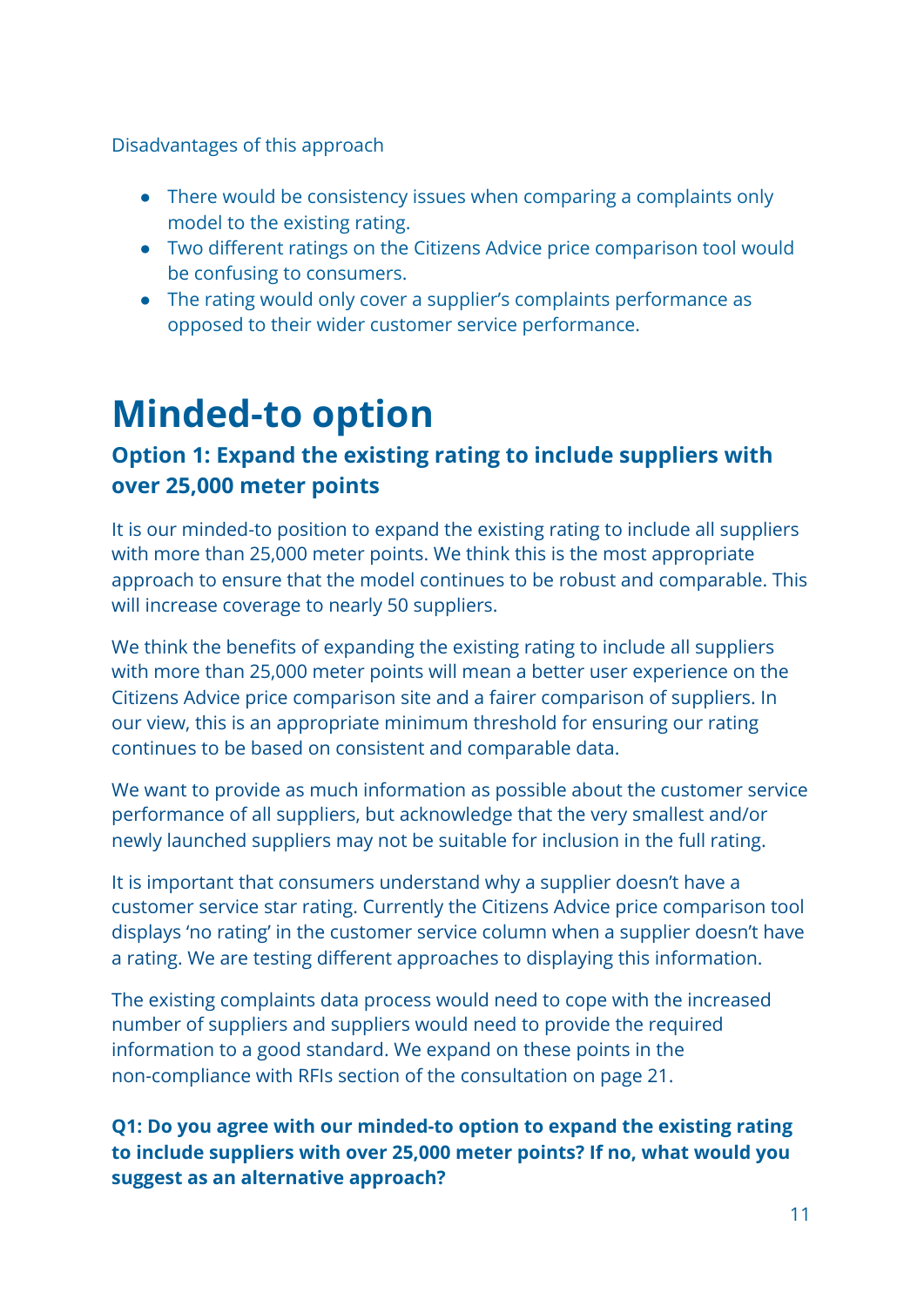## **Voluntary inclusion in the rating**

As part of the last consultation we decided that we would let suppliers with fewer than 50,000 meter points voluntarily join the supplier rating.<sup>12</sup> So far none have done so. However we will continue to offer this option to suppliers with fewer than 25,000 meter points. This will be subject to meeting the following criteria from the start of the quarter that they would begin to be rated:

- putting in place referral pathways from the consumer service to the supplier
- meeting minimum standards for signposting to Citizens Advice and OSE
- having a minimum of 10,000 meter points

Suppliers joining voluntarily will also need to agree to remain part of the rating for at least a year. Those that fail to continue to provide data will be considered non-compliant. To protect the integrity of the rating we reserve the right to exclude suppliers at our discretion.

### **Metrics**

We are planning to use the same metrics as currently used in the existing supplier rating. We hope this will avoid confusion for consumers, and provide comparability across the industry.

We understand that some smaller suppliers are already capturing these metrics to assist with their internal reporting and to ensure they are providing a good service to consumers, and complying with their regulatory obligations. It is good practice to measure these metrics and it is our view that requiring suppliers to provide information on the metrics included in the star rating will not be an undue burden on suppliers.

**Q2: Do you agree with our proposals to use the same metrics (outlined below) as the existing supplier rating, for suppliers with over 25,000 meter points?**

12

[https://www.citizensadvice.org.uk/Global/CitizensAdvice/Energy/Energy%20supplier%20rating%2](https://www.citizensadvice.org.uk/Global/CitizensAdvice/Energy/Energy%20supplier%20rating%20-%20decision%20document.pdf) [0-%20decision%20document.pdf](https://www.citizensadvice.org.uk/Global/CitizensAdvice/Energy/Energy%20supplier%20rating%20-%20decision%20document.pdf)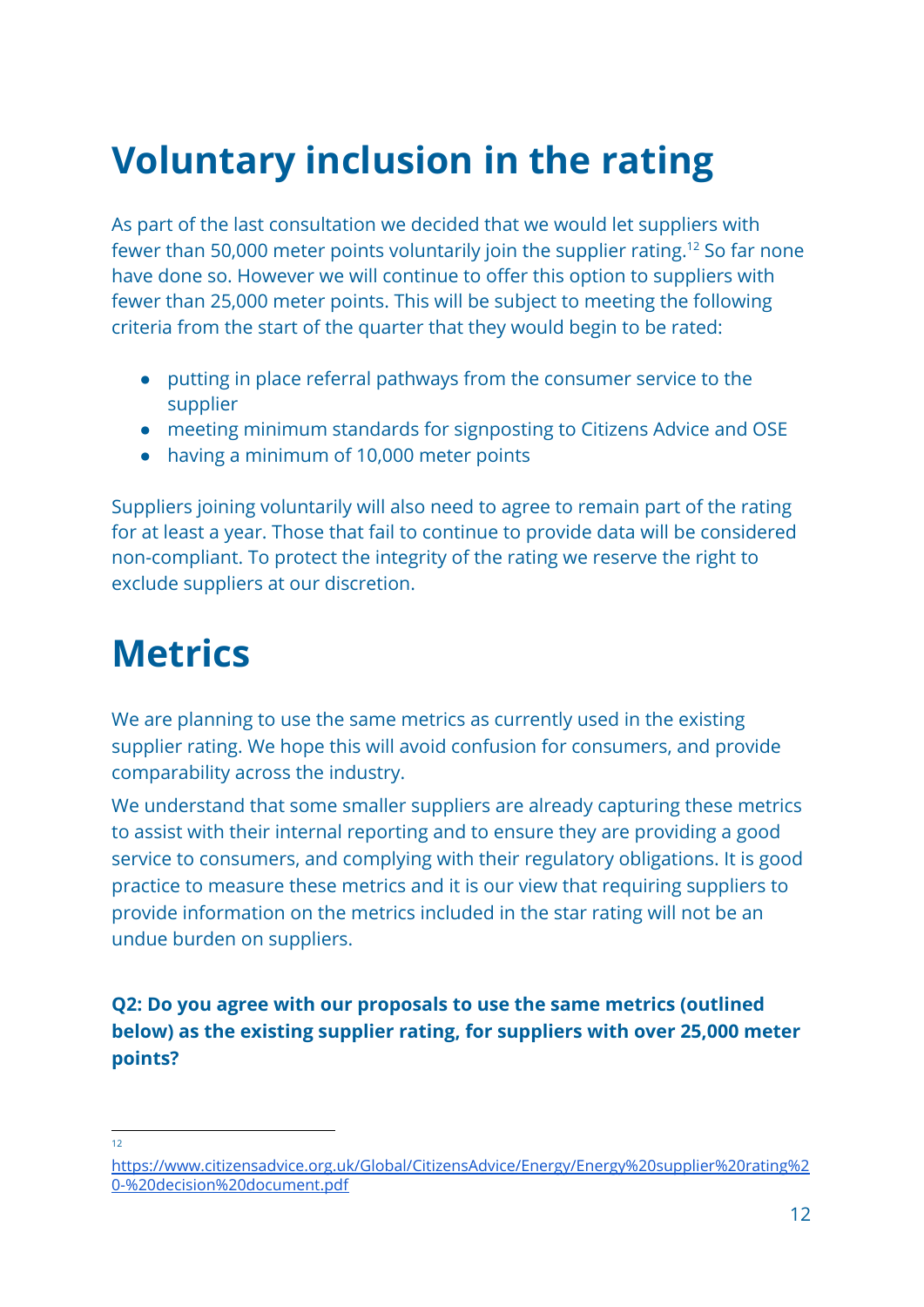### **Complaints**

#### **Company referrals from the consumer service**

Domestic suppliers with over 50,000 meter points are currently required to set up formal referral arrangements with the consumer service. Suppliers below the threshold can apply to voluntarily join these arrangements.

#### **Consumer service referral arrangement requirements**

- Provide an email address for referrals from the consumer service. This can be an existing email, as long as it's actively monitored. Email referrals need to be responded to within 5 days.
- Provide a local rate telephone number which can be answered within 60 seconds. This does not need to be dedicated number, as long as it can be answered within the required time.
- Join and regularly update our Referral Agency Signposting Tool (RAST) with company details and protocols

If we retain the current threshold for referrals, complaints data will be less comparable as it will not be possible to include consumer service referrals in the complaints score.

| <b>Case type</b>                                            | <b>Definition</b>                                                                                                                                                                                                                                                      | <b>Weighting</b> |
|-------------------------------------------------------------|------------------------------------------------------------------------------------------------------------------------------------------------------------------------------------------------------------------------------------------------------------------------|------------------|
| Citizens Advice<br>Consumer<br>Service advice<br>cases      | These are cases where a consumer has sought<br>independent advice or help (not information)<br>from Citizens Advice Consumer Service, Please<br>note that due to data protection issues it is not<br>possible for suppliers to have full visibility of<br>these cases. | 10               |
| Citizens Advice<br>Consumer<br>Service cases<br>referred to | These are more serious cases received which are<br>referred to the supplier's dedicated complaint<br>handling team. These include cases where after<br>an initial contact with Citizens Advice Consumer<br>Service the consumer has followed the advice                | 25               |

#### **Figure 8: Complaints weightings**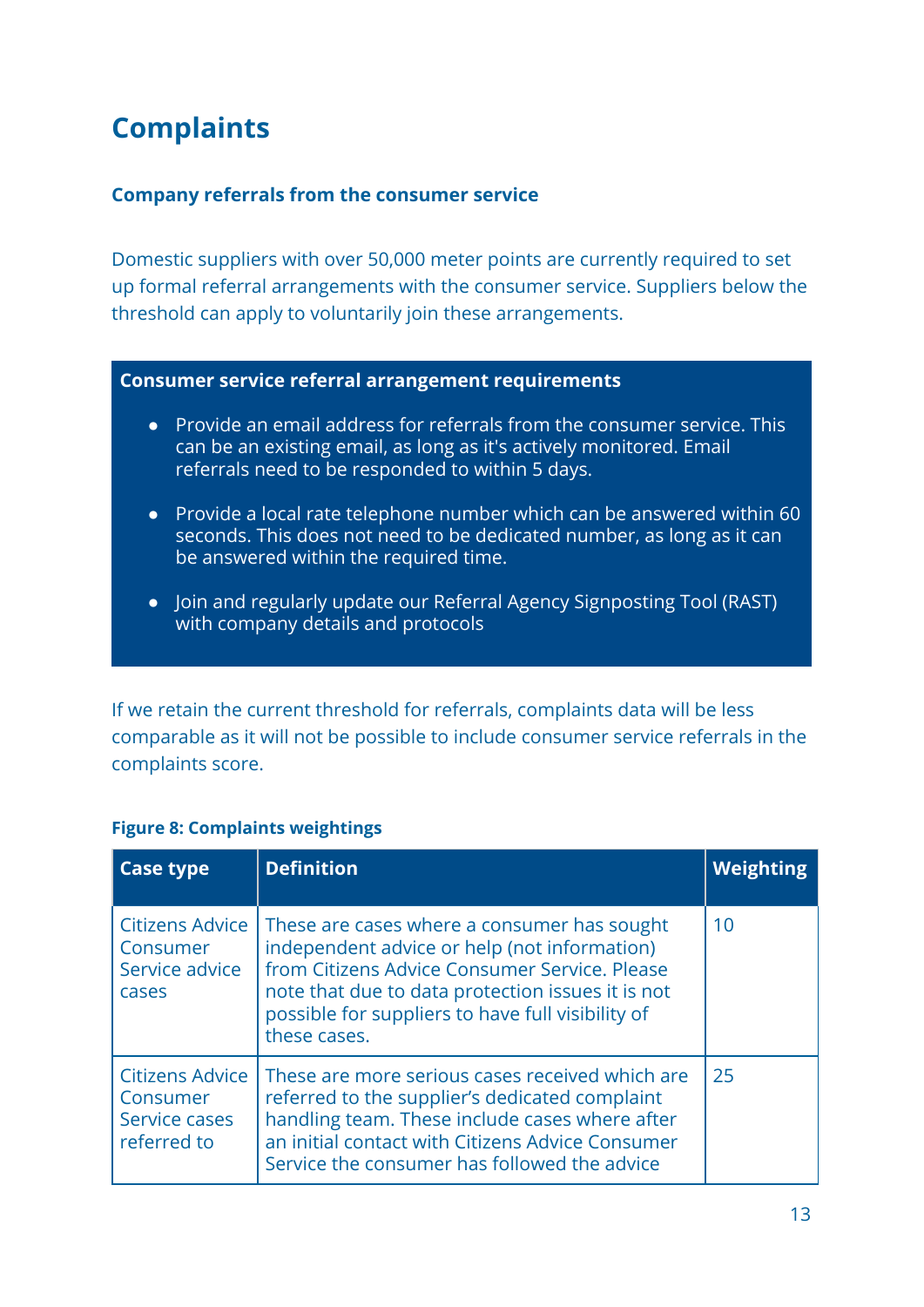| energy<br>companies                                             | provided and the supplier has not resolved their<br>issue in a reasonable time period. It also includes<br>cases where consumers who have already<br>progressed through or part-way through the<br>company's complaint procedures and are not<br>getting reasonable resolution.                                                                                                                                     |    |
|-----------------------------------------------------------------|---------------------------------------------------------------------------------------------------------------------------------------------------------------------------------------------------------------------------------------------------------------------------------------------------------------------------------------------------------------------------------------------------------------------|----|
| Complaints<br>received by<br><b>Extra Help</b><br>Unit          | These are complaints from vulnerable consumers<br>that have been referred from Citizens Advice<br>consumer service to the Extra Help Unit (EHU)<br>where a consumer who is vulnerable, has been<br>disconnected or is at risk of disconnection or<br>needs support due to the complexity of the case<br>and has previously tried to resolve their<br>complaint with their supplier and has been<br>unable to do so. | 25 |
| Cases received<br>by<br>Ombudsman<br>Services:<br><b>Energy</b> | These are cases accepted by Ombudsman<br>Services: Energy, the industry alternative dispute<br>resolution scheme, because the consumer has<br>been unable to get their complaint resolved for<br>more than eight weeks.                                                                                                                                                                                             | 30 |

We think there are two options going forward:

- lower the requirement for company referrals from the consumer service to 25,000 meter points or
- retain the existing requirements, and remove the weighting for consumer service referrals for suppliers with between 25,000 to 49,999 meter points

Our minded-to option is the former; to lower the requirement for company referrals from the consumer service to 25,000 meter points. We believe this is beneficial for consumers and suppliers alike, as the consumer's problem is more likely to be resolved at an earlier stage. This prevents complaints progressing further on the complaints journey, ie an OS:E case. Other reasons include the fact that the market has evolved and an increased number of consumers are with small suppliers. Additionally we have seen cases where we are unable to offer referrals and this has sometimes resulted in poor outcomes. We believe it is fair for all consumers to have the same service, as much as possible. We already ask suppliers to set up the referral process in advance of the 50,000 meter point threshold in order to ensure they are ready once it is crossed, so we don't think there are technical barriers.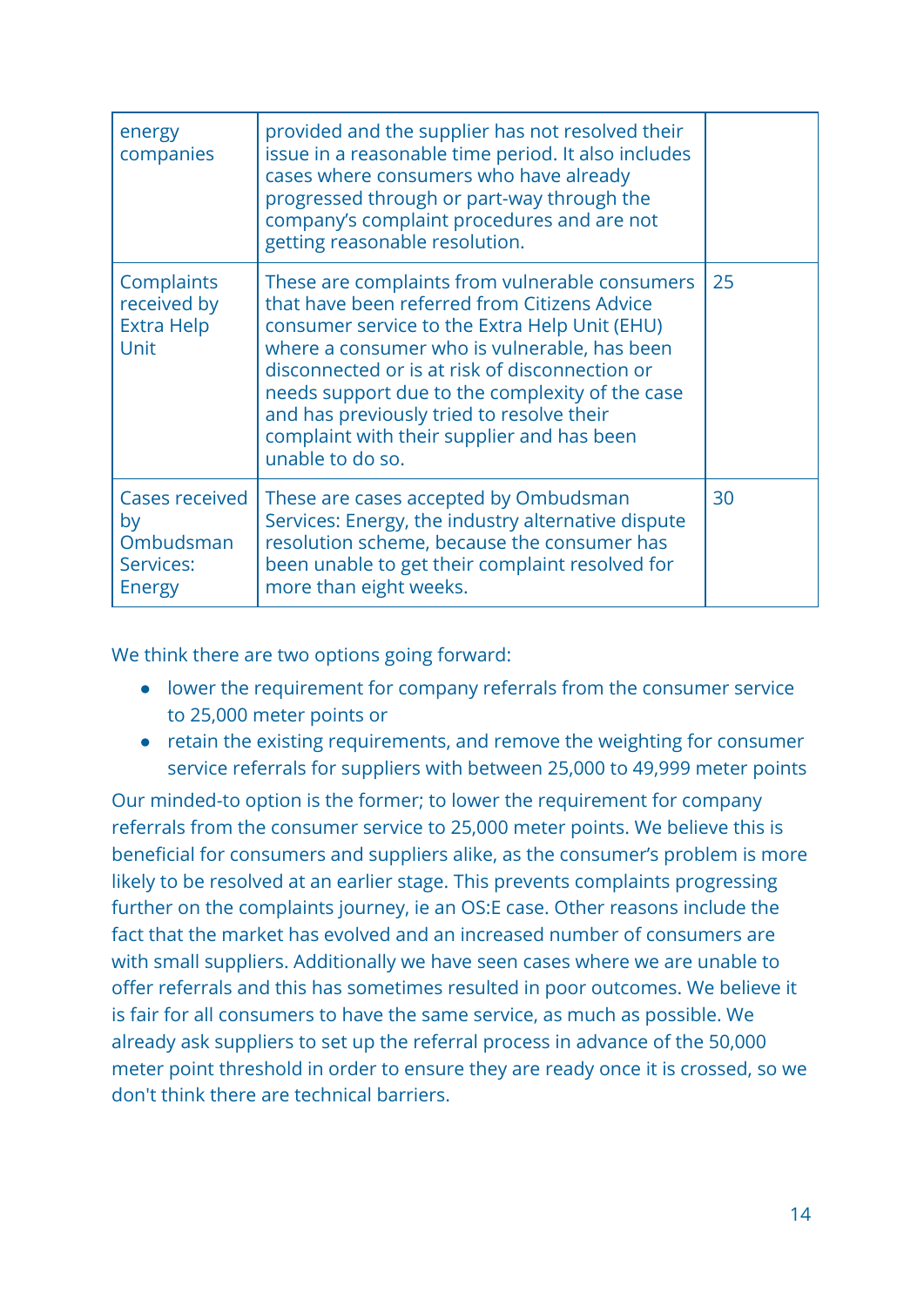The alternative would mean that company referrals would not be included in the complaints score. If we pursue the alternative option we will need to consider how we score this as part of the rating.

**Q3: Do you support our minded-to option to lower the threshold for a supplier to have a consumer service referral, or to retain the existing requirements and remove the weighting for those under 50,000 meter points?**

#### **Change in ratio for all suppliers**

We are proposing a change to the complaints ratio for all suppliers. Complaints would be calculated as a ratio per 10,000 meter points, weighted per case type (Figure 8 above). We think this is more appropriate as a large number of suppliers in the rating will have fewer than 100,000 meter points, so this will not be an appropriate ratio.

This change would apply for all suppliers in the rating, and would require us to amend our scoring thresholds accordingly. We think it would be robust, consistent and more comparable for suppliers to be ranked using the same ratio.

**Q4: Do you agree with lowering the weighting to per 10,000 meter points for all suppliers as the most appropriate approach? If not, what would be a more appropriate alternative approach?**

### **Other metrics**

For all other metrics we propose using the same data as the current rating. These are summarised below.

In our previous consultation<sup>13</sup> we identified that these metrics are important to customers and had wide industry support. To collect this data we plan on expanding the current RFI to suppliers with over 25,000 meter points.

#### **Billing: accuracy**

This is the percentage of accurate bills sent to domestic customer accounts that the supplier has supplied and which have been paid by a method other than prepayment over the last 12 months.

<sup>&</sup>lt;sup>13</sup> Citizens Advice '[Consultation](https://www.citizensadvice.org.uk/about-us/policy/policy-research-topics/energy-policy-research-and-consultation-responses/energy-policy-research/consultation-on-changes-to-the-citizens-advice-energy-supplier-rating/) on changes to the Citizens Advice energy supplier rating', 2017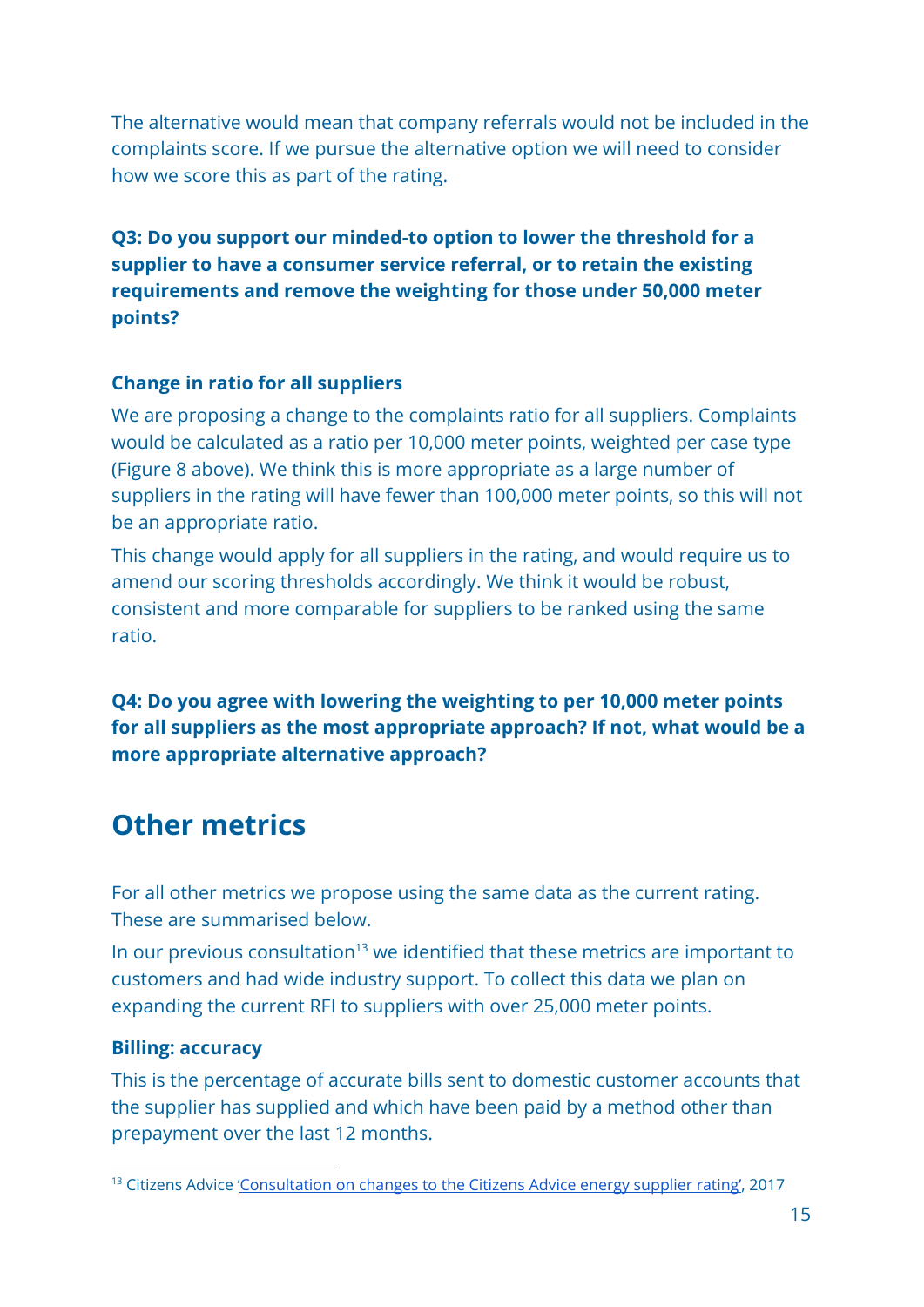An accurate bill means any bill which reflects an actual meter reading which has been provided since the last bill - whether the meter reading has been provided by the customer, taken by a meter reader, or transmitted by a smart meter (in line with SLC 21B.1).

This metric currently only applies to suppliers who have supplied more than 5,000 credit customers for more than a year. Suppliers who do not meet this threshold are scored according to bill timeliness only. It is likely that a number of smaller suppliers may not meet this threshold. We are open to reviewing the threshold and would particularly welcome input from suppliers in this situation.

#### **Billing: timeliness**

This is a percentage calculated from bills, statement of accounts, and Annual Statements. For bills and statement of accounts it is the percentage sent within 15 working days of the date they were due to be sent (according to the billing frequency agreed with the customer). This metric excludes final bills.

For Annual Statements it is the percentage that were due to be issued to domestic customer accounts (both credit and prepay) that were issued within the Relevant Time (as defined in licence).<sup>14</sup> Ofgem has recently proposed removing the requirement for Annual Statements. If these changes go ahead we will adjust our approach to assessing bill timeliness (see page 18).

#### **Customer Service**

This is the mean average wait time to answer inbound, domestic customer initiated, telephone services. This excludes dedicated inbound sales lines, and any time in which the consumer is routed through an Interactive Voice Recording (IVR). We intend to review the inclusion of other contact methods (eg email) later this year (see page 19).

#### **Switching**

This measures the percentage of switches completed within 21 days of the contract being agreed, as a proportion of all switches which should have been completed in this period (ie excluding those which are delayed for valid reasons).

<sup>&</sup>lt;sup>14</sup> The Relevant Time is defined in SLC 31A.17 to mean 'as soon as possible after the last month of each 12 Month Period, but in any event no later than 30 days after the end of that 12 Month Period'.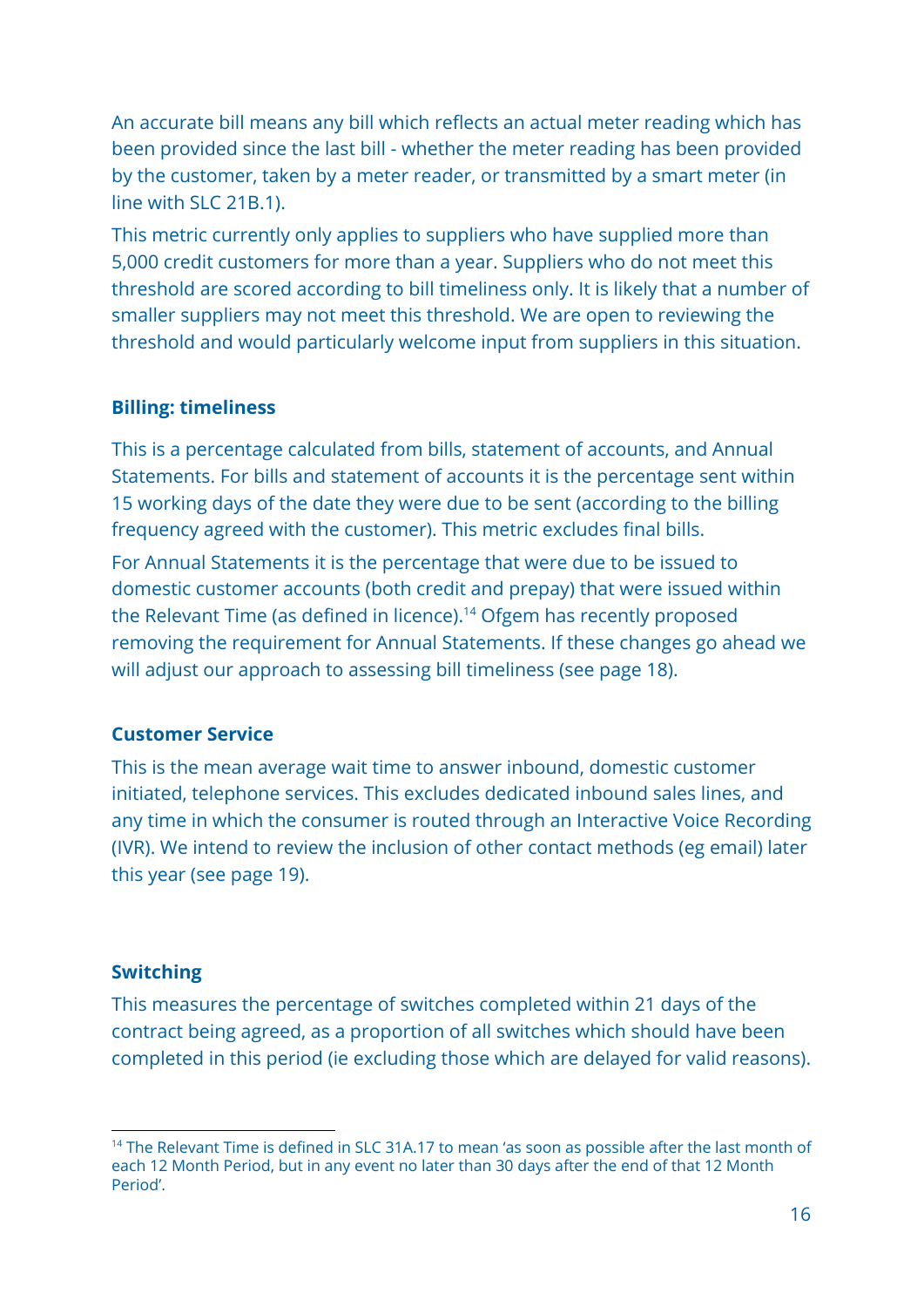Any suppliers that join the Energy Switch Guarantee will already be required to report similar data.

#### **Customer guarantees**

This is based on the membership of voluntary schemes, to recognise suppliers making commitments that go beyond their licence obligations. Scoring is based membership of the following schemes:

- Energy Switch Guarantee<sup>15</sup>
- Safety Net for Vulnerable Customers<sup>16</sup>
- $\bullet$  Prepayment Principle<sup>17</sup>
- British Standard for inclusive service provision (BS 18477)<sup>18</sup>

**Q5: Do you agree that these are appropriate metrics for suppliers with more than 25,000 meter points? If not, please provide evidence to support your answer.**

#### **Scoring**

Our current scoring thresholds are set out below. As stated in the 2017 consultation<sup>19</sup>, these are a matter for Citizens Advice to set, and we will not be consulting on them here. However, we will keep thresholds under review as we make these changes.

| <b>Score</b>                                              | 5                          | $\overline{\mathbf{4}}$ | $\overline{3}$         | $\overline{2}$          | 1                          |
|-----------------------------------------------------------|----------------------------|-------------------------|------------------------|-------------------------|----------------------------|
| <b>Complaints score (per</b><br><b>100,000 customers)</b> | $50$                       | $50 -$<br>150           | $150 -$<br>300         | $300 -$<br>550          | >550                       |
| <b>Average call centre wait</b><br>time (seconds)         | $30s$                      | $30s -$<br><b>90s</b>   | $90s -$<br><b>180s</b> | $180s -$<br><b>300s</b> | >300s                      |
| <b>Switches completed within</b><br>21 days               | <b>More</b><br>than<br>98% | 95% -<br>98%            | $90% -$<br>95%         | $80% -$<br>90%          | <b>Less</b><br>than<br>80% |

<sup>15</sup> [https://www.energyswitchguarantee.com](https://www.energyswitchguarantee.com/)

<sup>16</sup> <https://www.energy-uk.org.uk/policy/disconnection.html>

<sup>17</sup> <https://www.energy-uk.org.uk/policy/prepayment-meters.html>

<sup>18</sup>[https://www.bsigroup.com/LocalFiles/en-GB/consumer-guides/resources/BSI-Consumer-Broch](https://www.bsigroup.com/LocalFiles/en-GB/consumer-guides/resources/BSI-Consumer-Brochure-Inclusive-Services-UK-EN.pdf) [ure-Inclusive-Services-UK-EN.pdf](https://www.bsigroup.com/LocalFiles/en-GB/consumer-guides/resources/BSI-Consumer-Brochure-Inclusive-Services-UK-EN.pdf)

<sup>19</sup>[https://www.citizensadvice.org.uk/Global/CitizensAdvice/Energy/Energy%20supplier%20rating%](https://www.citizensadvice.org.uk/Global/CitizensAdvice/Energy/Energy%20supplier%20rating%20-%20consultation%20on%20proposed%20changes_v2.pdf) [20-%20consultation%20on%20proposed%20changes\\_v2.pdf](https://www.citizensadvice.org.uk/Global/CitizensAdvice/Energy/Energy%20supplier%20rating%20-%20consultation%20on%20proposed%20changes_v2.pdf)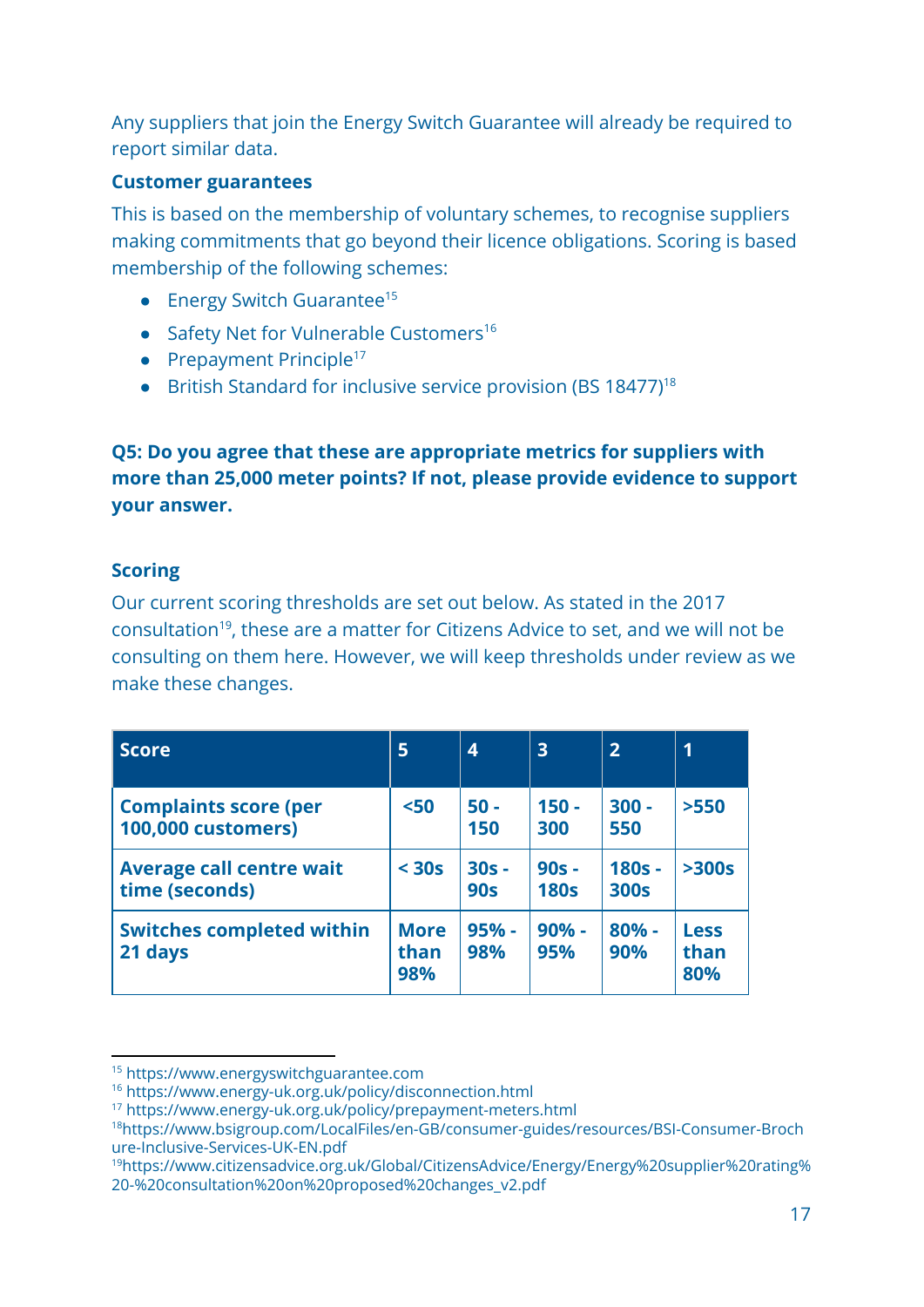| <b>Customers who had</b><br>accurate bill in the past<br><b>vear</b> |                                                                                                                                                                                          |  |  |  |  |
|----------------------------------------------------------------------|------------------------------------------------------------------------------------------------------------------------------------------------------------------------------------------|--|--|--|--|
| <b>Bills and statements sent</b><br>on time                          |                                                                                                                                                                                          |  |  |  |  |
| <b>Customer guarantees</b>                                           | <b>Suppliers score 3 points for</b><br>membership of the Energy Switch<br><b>Guarantee, and one point each for</b><br>membership of the other eligible<br>schemes (up to a maximum of 5) |  |  |  |  |

### **Proposed changes to the existing rating**

We are planning a number of changes to the current rating, for housekeeping purposes and in line with our previous commitments to review certain elements. These changes may be made ahead of the proposed inclusion of smaller suppliers.

#### **Bill timeliness**

Ofgem's recent consultation on customer communications included proposals that will have knock-on impacts for the supplier rating.<sup>20</sup> These would remove the requirement for Annual Statements, and to introduce a principle-based requirement for all consumers to receive Bills, statements and billing information.

We currently ask all suppliers about the timeliness of their Bills and Annual Statements. For suppliers with predominantly prepayment customers, this means we measure timeliness performance based on Annual Statements only.

If the requirement for Annual Statements is removed we will ask all suppliers about the timeliness of their Bills and statements only. We do not expect to ask suppliers about the timeliness of 'billing information', which may take a variety of formats (eg online information, texts etc). Given that Ofgem's proposal sets out that all customers will now receive Bills and statements, we will use this measure for all suppliers, including those with mostly prepayment customers.

<sup>&</sup>lt;sup>20</sup>[https://www.ofgem.gov.uk/publications-and-updates/domestic-supplier-customer-communicati](https://www.ofgem.gov.uk/publications-and-updates/domestic-supplier-customer-communications-rulebook-reforms) [ons-rulebook-reforms](https://www.ofgem.gov.uk/publications-and-updates/domestic-supplier-customer-communications-rulebook-reforms)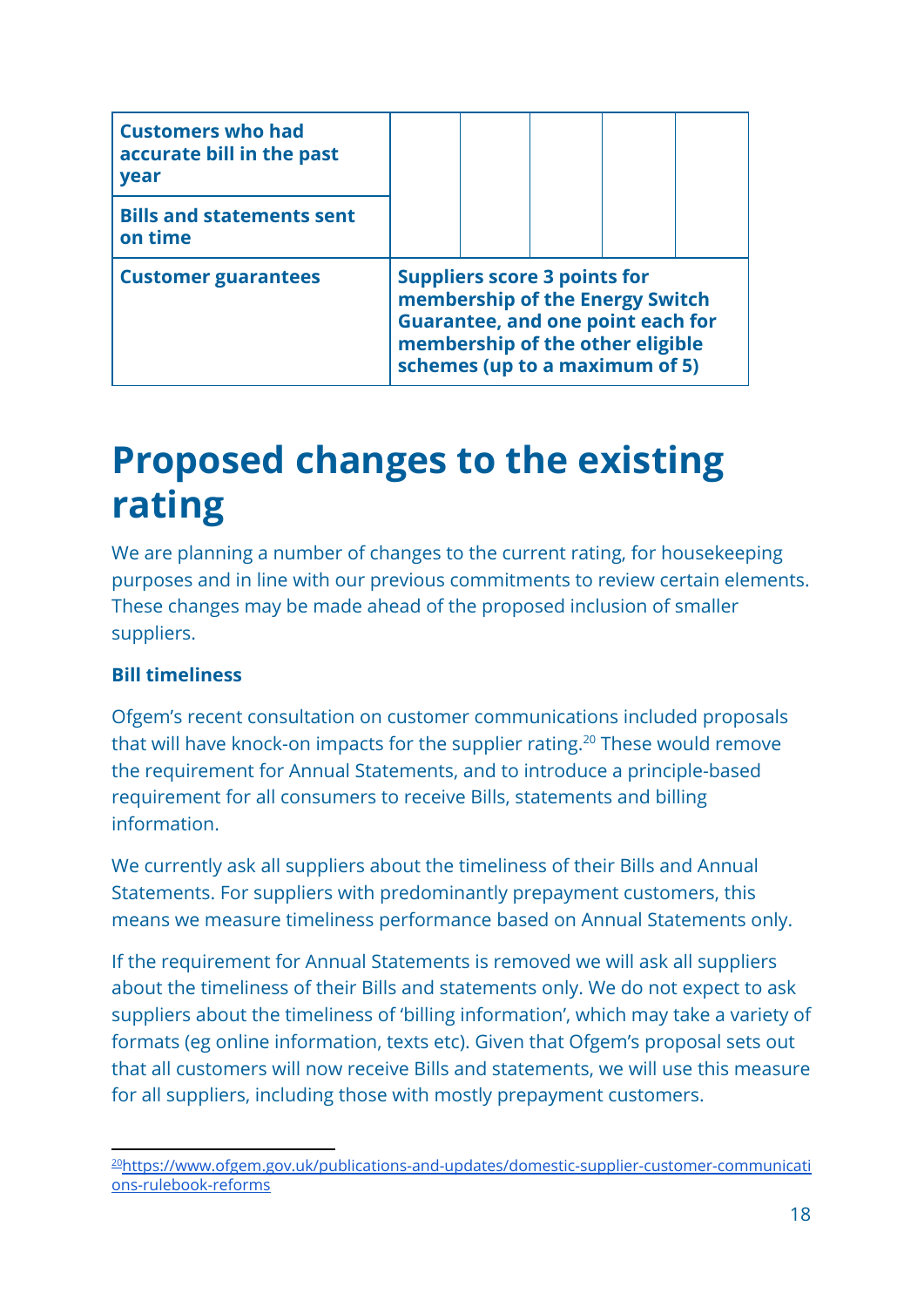We currently measure the proportion of bills sent within 15 working days, based on the requirement from the Code of Practice for Accurate Bills.<sup>21</sup> Energy UK is currently reviewing the Code. We will consider any changes they make to this requirement in relation to the threshold we use to assess performance.

#### **Q6: If Ofgem's changes proceed, do you agree with our proposal to measure bill timeliness performance based on Bills and statements only? If you disagree, please include an explanation.**

#### **Switching**

Ofgem is proposing to introduce a Guaranteed Standard that would require switches to be completed within 21 days.<sup>22</sup> They have also proposed that reporting data on performance against this standard will be mandatory.

Citizens Advice has the legal power to publish Guaranteed Standards performance data. If the proposal goes ahead we will consider whether this data could be used in relation to our switching metric to prevent duplication of effort.

#### **Customer service**

We currently measure customer service based on call centre wait times only. It is our view that suppliers are currently required to have an inbound telephone service, in line with Ofgem's open letter on telephone services.<sup>23</sup> We will continue to include inbound telephone services as a measure for all suppliers while this remains the case.

We considered including other contact methods in the rating alongside inbound telephone services at the time of our consultation last year. The data we received from suppliers demonstrated that telephone remained the largest source of contacts for almost all suppliers.<sup>24</sup> We also had concerns that information about response times for other forms of contact was not being recorded in a robust and comparable way.

However, we were also aware that communication preferences are changing quickly in the market and agreed to keep this measure under review. We are planning to issue a request for information (RFI) later in the year to collect data

<sup>21</sup>[https://www.energy-uk.org.uk/customers/energy-industry-codes/code-of-practice-for-accurate](https://www.energy-uk.org.uk/customers/energy-industry-codes/code-of-practice-for-accurate-bills.html)[bills.html](https://www.energy-uk.org.uk/customers/energy-industry-codes/code-of-practice-for-accurate-bills.html)

<sup>&</sup>lt;sup>22</sup>[https://www.ofgem.gov.uk/publications-and-updates/supplier-guaranteed-standards-performa](https://www.ofgem.gov.uk/publications-and-updates/supplier-guaranteed-standards-performance-consultation-switching-compensation) [nce-consultation-switching-compensation](https://www.ofgem.gov.uk/publications-and-updates/supplier-guaranteed-standards-performance-consultation-switching-compensation)

<sup>23</sup>[https://www.ofgem.gov.uk/publications-and-updates/telephone-services-our-expectations-sup](https://www.ofgem.gov.uk/publications-and-updates/telephone-services-our-expectations-suppliers-operating-domestic-energy-market) [pliers-operating-domestic-energy-market](https://www.ofgem.gov.uk/publications-and-updates/telephone-services-our-expectations-suppliers-operating-domestic-energy-market)

 $24$  Citizens Advice, [Decision](https://www.citizensadvice.org.uk/about-us/policy/policy-research-topics/energy-policy-research-and-consultation-responses/energy-policy-research/decision-on-changes-to-the-energy-supplier-rating/) on changes to the energy supplier rating, November 2017.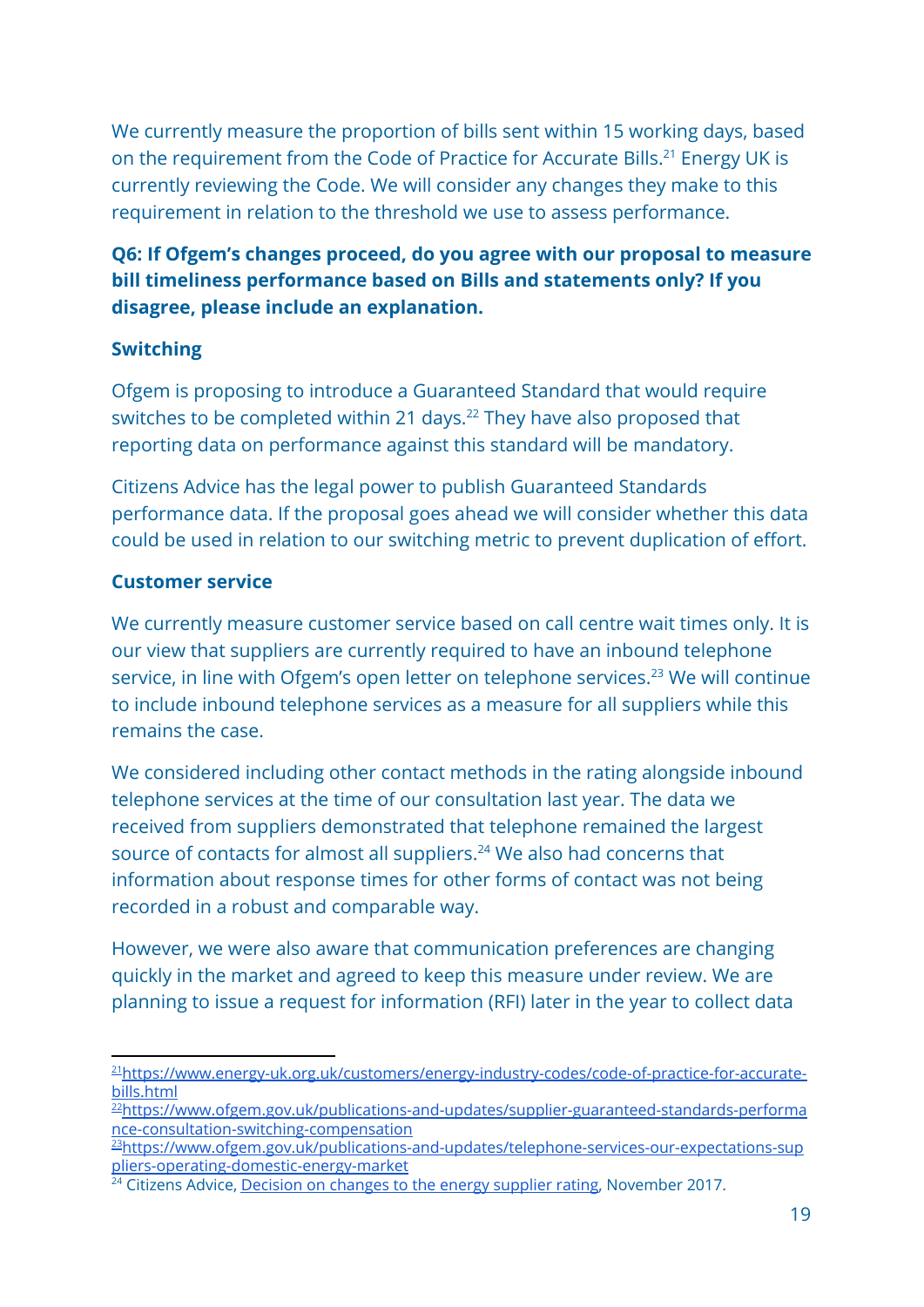on the prevalence and response times for the following communication methods:

- Webchat
- Email
- Online messaging services (eg facebook messenger)
- Telephone ringbacks

We will use this to make an assessment of whether data on these communication methods is suitable to be included in the rating, alongside telephone services.

**Q7: Are these the right communication methods to consider? Please give a reason why, and let us know if there are others we should include in this exploratory RFI. Please include details about what data you collect about these communication methods currently.**

#### **Supplier rankings**

We rank suppliers in the rating tool on our site to enable users to understand where suppliers are performing in relation to one another. If suppliers have the same rating we currently give them the same ranking, and then jump down to a lower ranking for the next supplier.

#### **Figure 9: Tied suppliers in the current rating design**

| 2 | E (Gas and Electricity) | ***** | 4<br>***** | *****                   | 5<br>*****              | 0<br>***** | 4.3<br>*****  |
|---|-------------------------|-------|------------|-------------------------|-------------------------|------------|---------------|
| 2 | Engie                   | ***** | *****      | $\overline{4}$<br>***** | 5<br>*****              | 0<br>***** | 4.3<br>*****  |
| 4 | <b>SSE</b>              | ***** | 3<br>***** | $\overline{4}$<br>***** | $\overline{4}$<br>***** | *****      | 4.25<br>***** |

However, this can be confusing to users, as it can look like some rankings are missing. Currently where ties occur the suppliers are listed in alphabetical order, which could give an advantage to the supplier listed higher if users do not look at the tied ranking and assume that the first has performed better.

In order to overcome this, we are proposing to break tied ratings based on the performance in relation to complaints. We think this data is the best candidate as a tie-breaker because:

- The complaints score is based on independent data
- Complaints accounts for the biggest component of the rating (35%)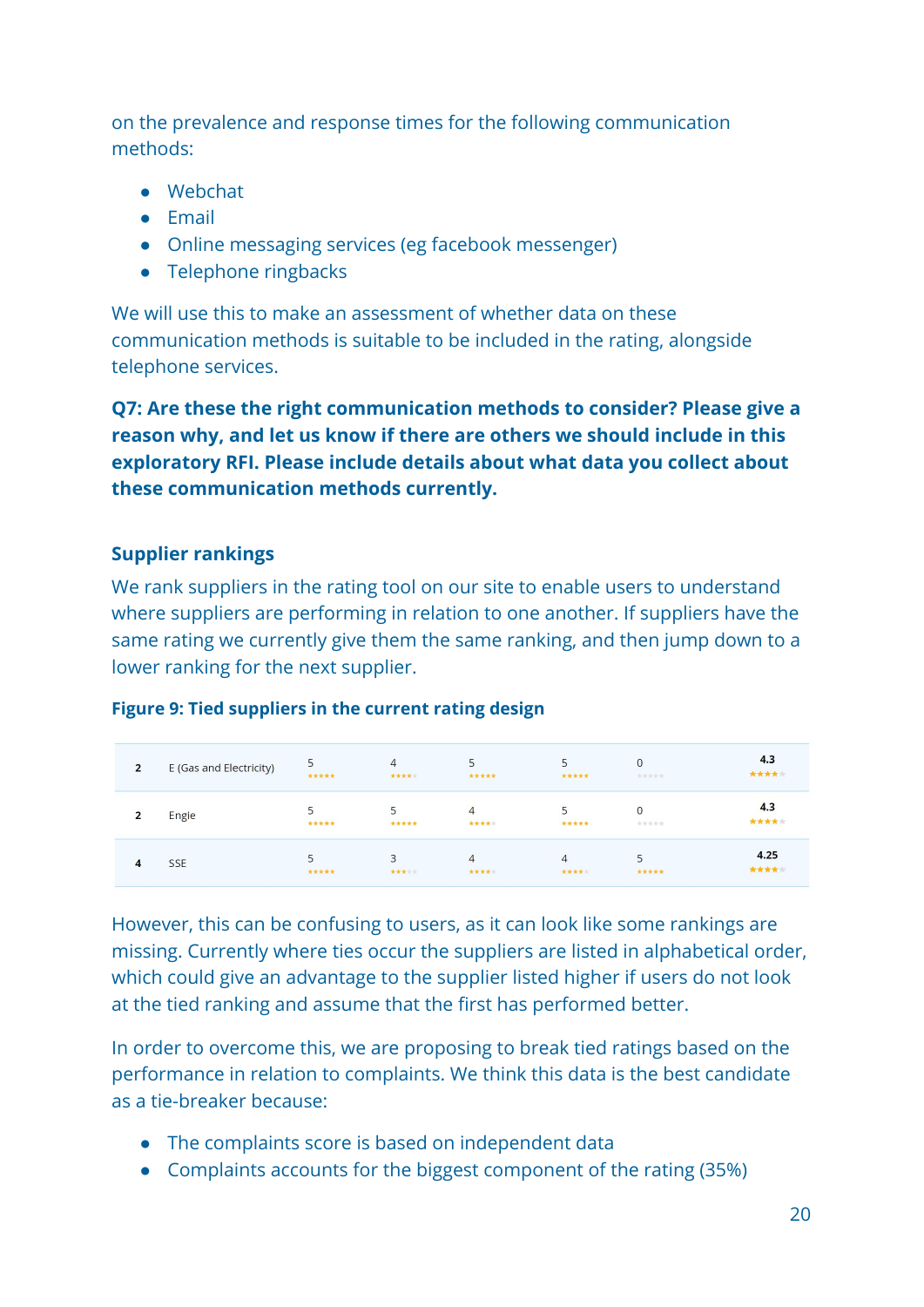• The complaints score will always be published in the rating table, even if suppliers have not responded to an RFI or witheld consent for data to be published.

We will clearly explain on the rating methodology page<sup>25</sup> how this tie-breaking system operates.

**Q8: Do you agree with our proposal to rank suppliers with a tied rating based on their complaints score?**

### **Non-compliance with RFIs**

As we highlighted in the supplier rating review decision document<sup>26</sup> we think that increasing the number of suppliers, and our reliance on RFIs, means there is more risk that suppliers may fail to provide us with the information required to produce the rating. To mitigate this risk we decided that suppliers who fail to provide information within the required timescales will score zero in the relevant category.

Suppliers have a legal duty to respond to RFIs from Citizens Advice. We will refer any failures to comply to Ofgem, who can take enforcement action.<sup>27</sup> However we recognise that enforcement action can be a lengthy process, and would only proceed in line with Ofgem's enforcement guidelines.<sup>28</sup>

As such we remain of the view that there may be circumstances in which we have to apply a score of zero to non-compliant suppliers. We think that this is ensures good outcomes to consumers by increasing the likelihood that suppliers comply with our information requests. Publishing incomplete information about suppliers who fail to comply would not enable consumers to make informed choices and could be unfair on compliant suppliers.

In order to avoid non-compliance we will continue to publish a schedule for the RFIs so that all suppliers are aware of when they need to respond. We will also send reminders of the due dates in advance, and require suppliers to confirm receipt of this message.

<sup>25</sup>https://www.citizensadvice.org.uk/about-us/how-citizens-advice-works/citizens-advice-consume r-work/supplier-performance/energy-supplier-performance1/how-the-scores-are-worked-out/ <sup>26</sup>[https://www.citizensadvice.org.uk/Global/CitizensAdvice/Energy/Energy%20supplier%20rating%](https://www.citizensadvice.org.uk/Global/CitizensAdvice/Energy/Energy%20supplier%20rating%20-%20decision%20document.pdf) [20-%20decision%20document.pdf](https://www.citizensadvice.org.uk/Global/CitizensAdvice/Energy/Energy%20supplier%20rating%20-%20decision%20document.pdf)

 $27$  Consumers, Estate Agents and Redress Act 2007, Section 25

<sup>28</sup> <https://www.ofgem.gov.uk/publications-and-updates/enforcement-guidelines>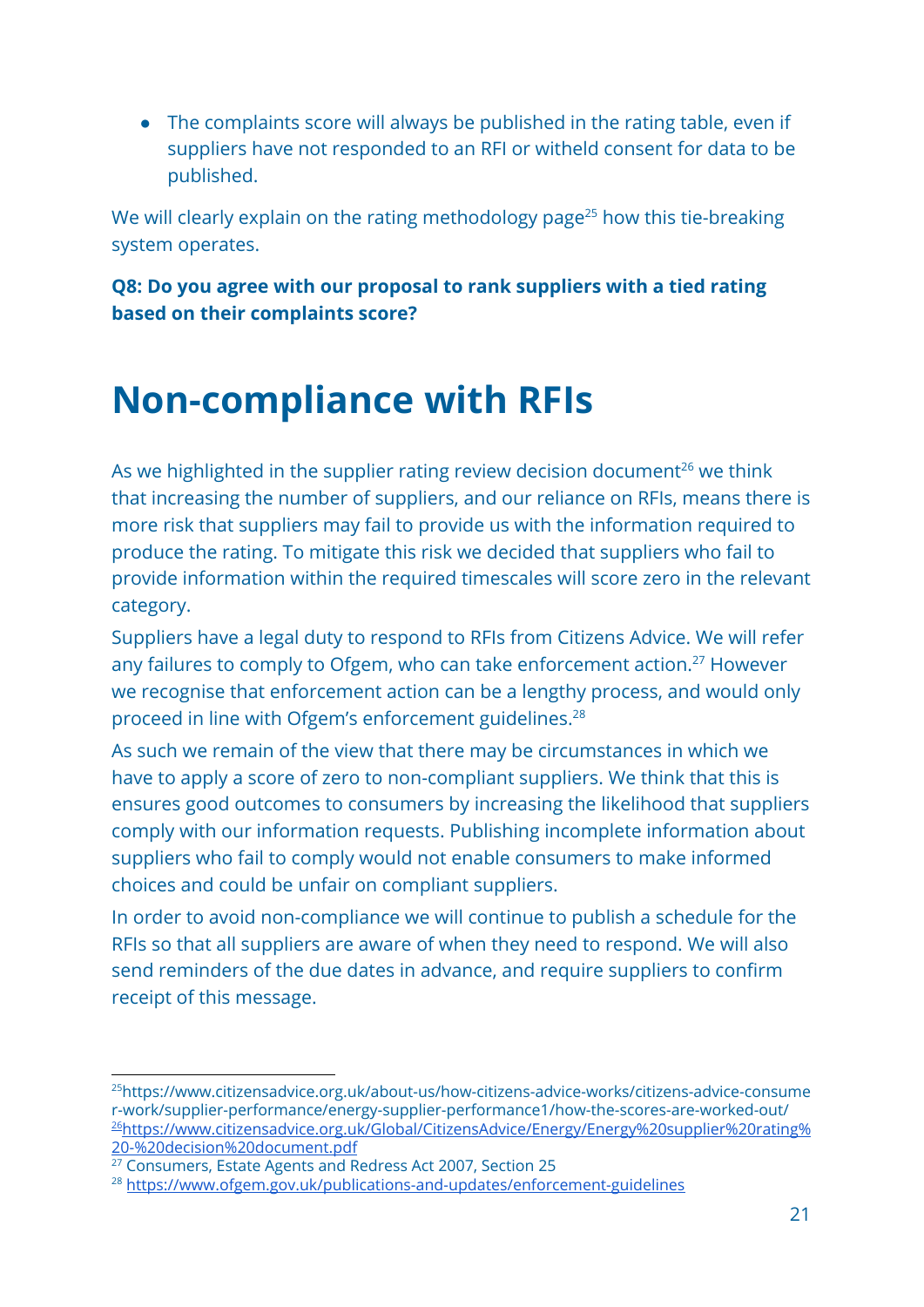Suppliers have a responsibility to take steps to avoid non-compliance. If a supplier has concerns about their ability to comply they should let us know as soon as possible. Where there are exceptional circumstances we may decide that a supplier should not be penalised for failing to provide information. In addition to suppliers failing to responding, we are also keen to ensure the quality of data provided. We will continue to take steps to check data provided by individual suppliers against other sources of industry data available to us.

### **White labels**

In the decision document published in November 2017 we stated that we would consider requests to score some aspects of the rating differently for white labels and permission would be on case-by-case basis. $29$  We will be continuing with this approach.

### **Our previous consultations**

February 2018: [Decision on supplementary proposals](https://www.citizensadvice.org.uk/Global/CitizensAdvice/Energy/Energy%20Consultation%20responses/Energy%20supplier%20rating%20-%20decision%20on%20supplementary%20proposals_v2.pdf) November 2017: [Decision on energy supplier rating review](https://www.citizensadvice.org.uk/about-us/policy/policy-research-topics/energy-policy-research-and-consultation-responses/energy-policy-research/decision-on-changes-to-the-energy-supplier-rating/) and consultation responses July 2017: [Consultation on changes to the energy supplier rating](https://www.citizensadvice.org.uk/about-us/policy/policy-research-topics/energy-policy-research-and-consultation-responses/energy-policy-research/consultation-on-changes-to-the-citizens-advice-energy-supplier-rating/) October 2016: [Decision on improving energy supplier performance information](https://www.citizensadvice.org.uk/about-us/policy/policy-research-topics/energy-policy-research-and-consultation-responses/energy-policy-research/improving-energy-supplier-performance-information-energy-supplier-comparison-tool-consultation-decision-document/) and consultation responses July 2016: [Consultation on improving energy supplier performance information](https://www.citizensadvice.org.uk/about-us/policy/policy-research-topics/energy-policy-research-and-consultation-responses/energy-policy-research/improving-energy-supplier-performance-information-energy-supplier-comparison-tool-consultation/)

 $29$ 

[https://www.citizensadvice.org.uk/Global/CitizensAdvice/Energy/Energy%20supplier%20rating%2](https://www.citizensadvice.org.uk/Global/CitizensAdvice/Energy/Energy%20supplier%20rating%20-%20decision%20document.pdf) [0-%20decision%20document.pdf](https://www.citizensadvice.org.uk/Global/CitizensAdvice/Energy/Energy%20supplier%20rating%20-%20decision%20document.pdf)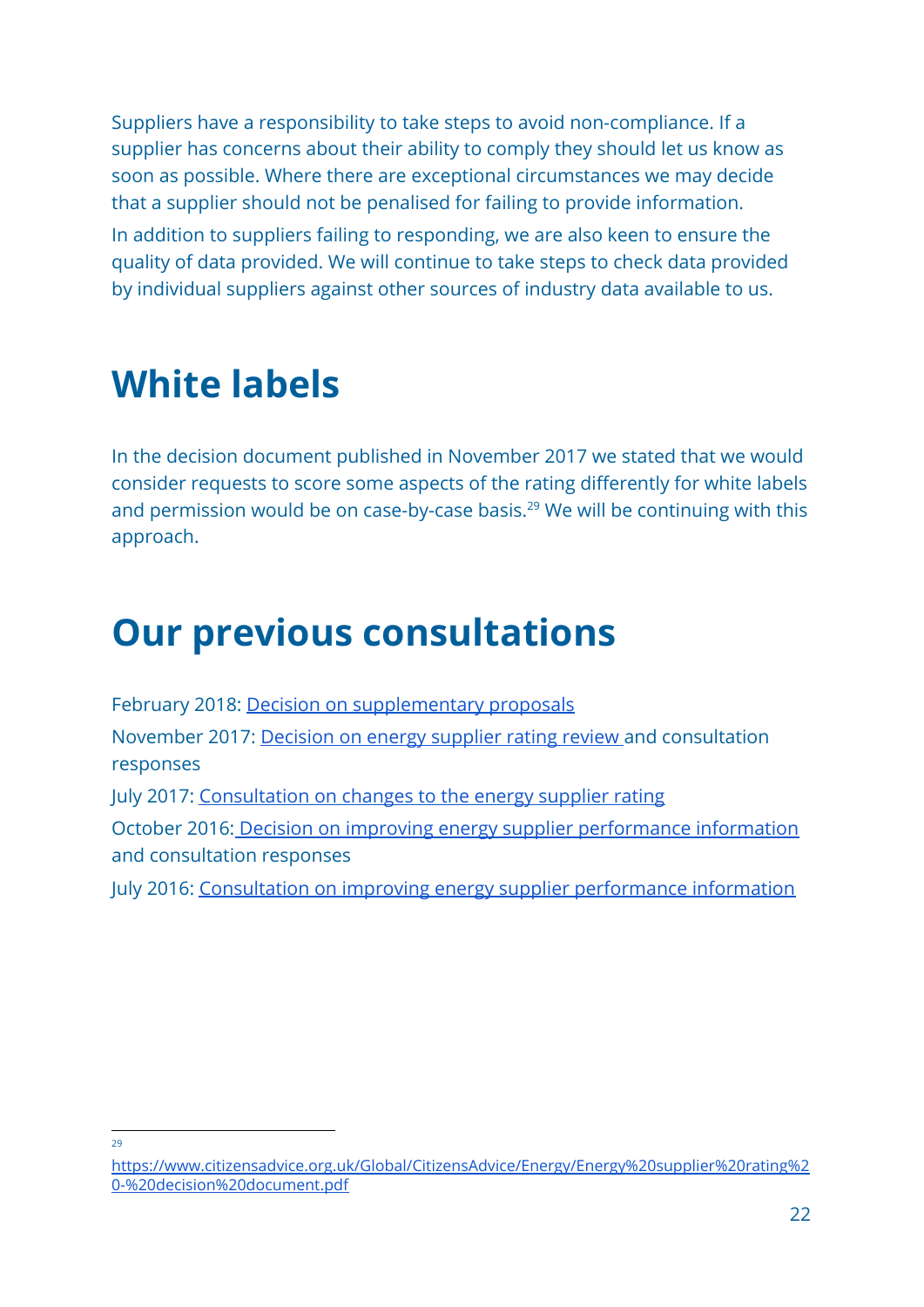# **Consultation questions**

| <b>Questions</b> |                                                                                                                                                                                                                                                                          |  |  |  |  |
|------------------|--------------------------------------------------------------------------------------------------------------------------------------------------------------------------------------------------------------------------------------------------------------------------|--|--|--|--|
| Minded-to option |                                                                                                                                                                                                                                                                          |  |  |  |  |
| 1                | Do you agree with our minded-to option to expand the existing rating<br>to include suppliers with over 25,000 meter points? If no, what would<br>you suggest as an alternative approach?                                                                                 |  |  |  |  |
|                  | <b>Current metrics</b>                                                                                                                                                                                                                                                   |  |  |  |  |
| 2                | Do you agree with our proposals to use the same metrics as the<br>existing supplier rating, for suppliers with over 25,000 meter points?                                                                                                                                 |  |  |  |  |
| 3                | Do you support our minded-to option to lower the threshold for a<br>supplier to have a consumer service referral, or to retain the existing<br>requirements and remove the weighting for those under 50,000 meter<br>points?                                             |  |  |  |  |
| 4                | Do you agree with lowering the weighting to per 10,000 meter points<br>for all suppliers as the most appropriate approach? If not, what would<br>be a more appropriate alternative approach?                                                                             |  |  |  |  |
| 5                | Do you agree that these are appropriate metrics for suppliers with<br>more than 25,000 meter points? If not, please provide evidence to<br>support your answer.                                                                                                          |  |  |  |  |
|                  | Proposed changes to the existing rating                                                                                                                                                                                                                                  |  |  |  |  |
| 6                | If Ofgem's changes proceed, do you agree with our proposal to<br>measure bill timeliness performance based on Bills and statements<br>only? If you disagree, please include an explanation.                                                                              |  |  |  |  |
| 7                | Are these the right communication methods to consider? Please give a<br>reason why, and let us know if there are others we should include in<br>this exploratory RFI. Please include details about what data you collect<br>about these communication methods currently. |  |  |  |  |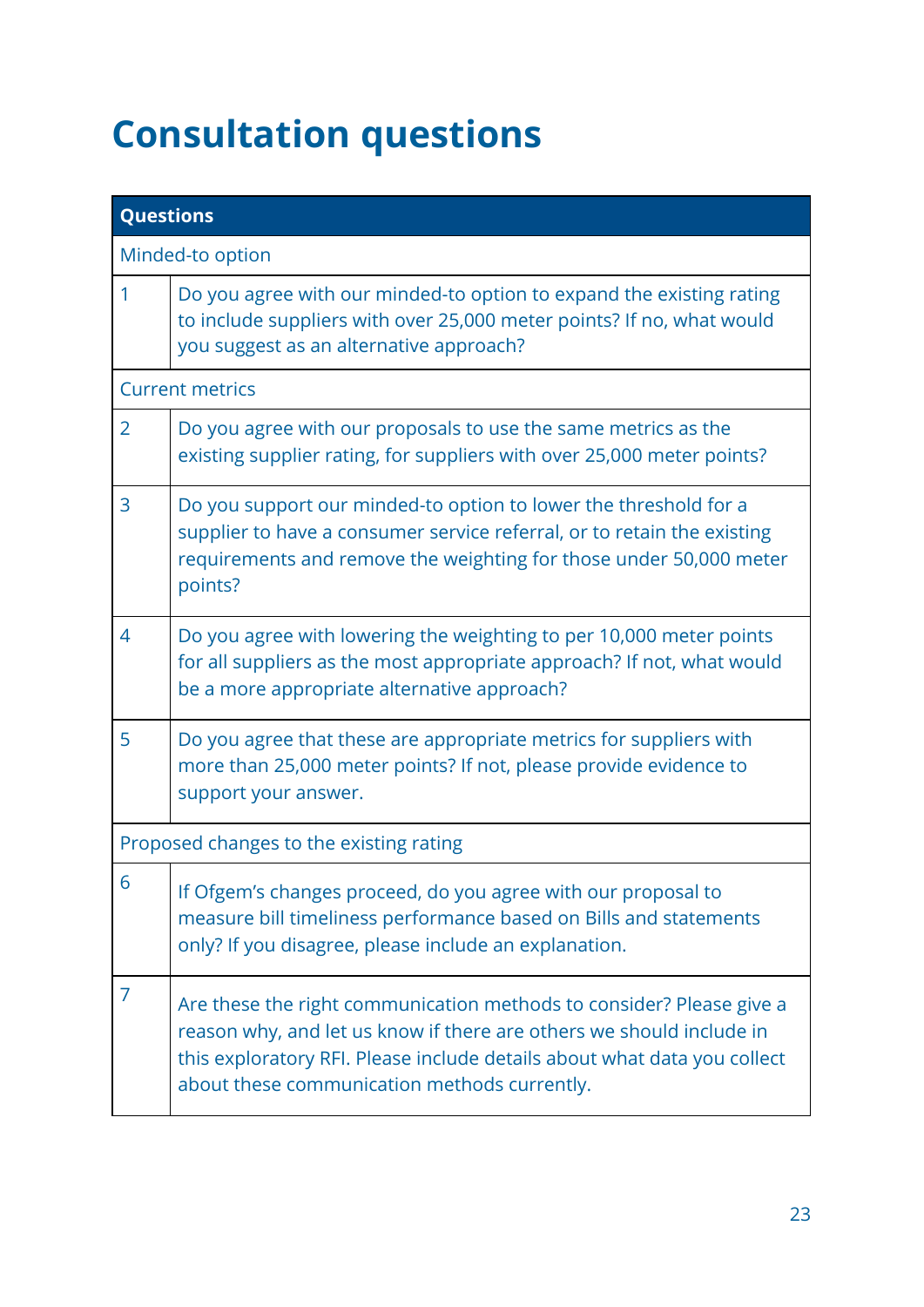| Do you agree with our proposal to rank suppliers with a tied rating |
|---------------------------------------------------------------------|
| based on their complaints score?                                    |

Citizens Advice welcomes responses from suppliers, key stakeholders and any other interested parties on the issues raised in this document.

Responses are due by **7 September 2018**. Please send to Jenni Lucas-Williams at [jenni.lucas-williams@citizensadvice.org.uk](mailto:jenni.lucas-williams@citizensadvice.org.uk) and Alice Brett at [alice.brett@citizensadvice.org.uk](mailto:alice.brett@citizensadvice.org.uk)

Citizens Advice will acknowledge all consultation responses received. Please remember to state your contact details in your response.

Citizens Advice will publish responses to this consultation on its website and may refer to their contents in subsequent publications. If you wish for all or part of your response to remain confidential, or if you would like it to be published anonymously, please indicate this in the response.